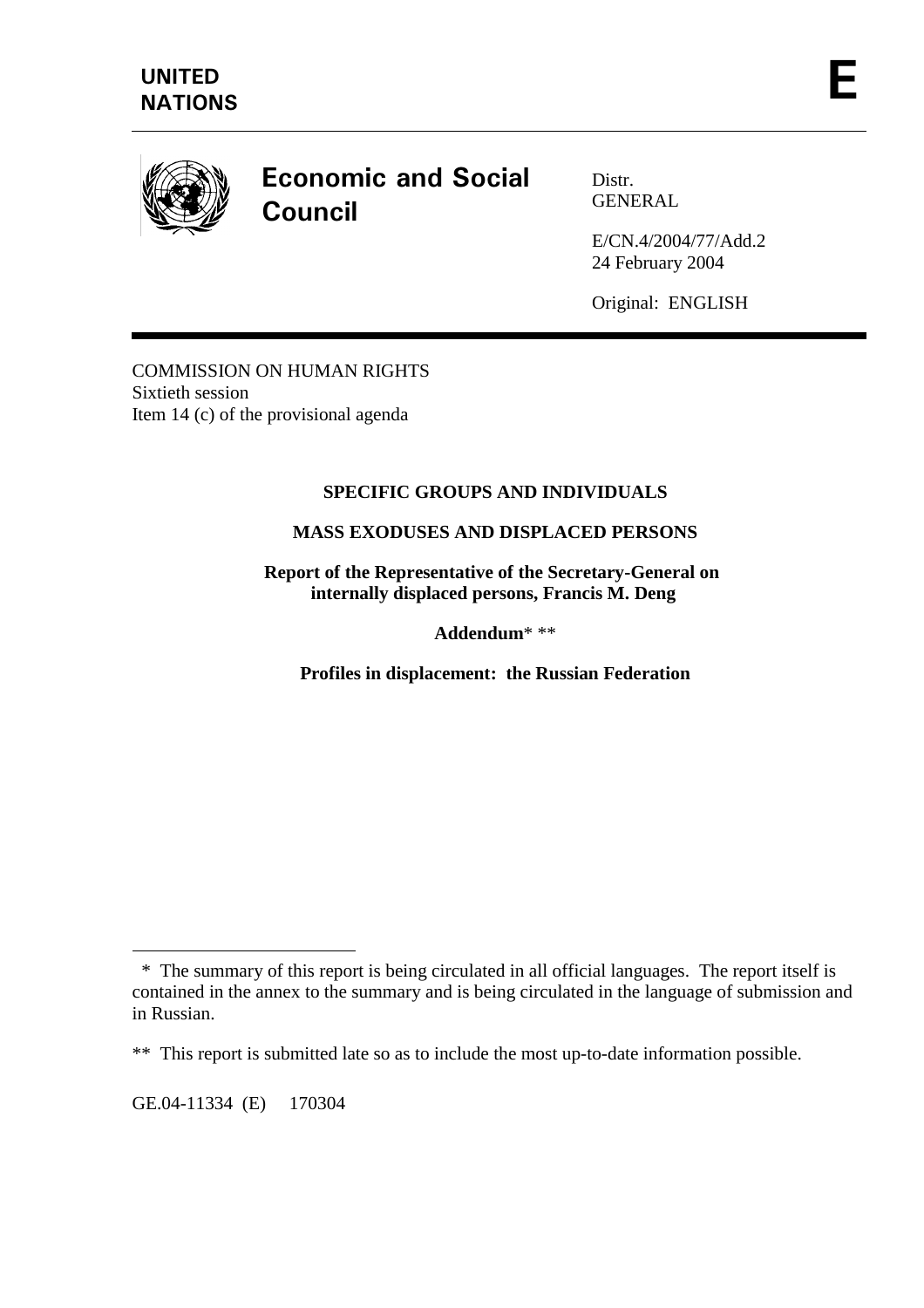#### **Summary**

 At the invitation of the Government, the Representative of the United Nations Secretary-General on internally displaced persons, Francis M. Deng, visited the Russian Federation from 7 to 13 September 2003. The objective of the visit was to study and reach a better understanding of the situation of internal displacement in the Russian Federation, in particular with regard to the North Caucasus, and to have a dialogue with relevant partners with a view to ensuring effective responses to internal displacement. A further objective was to encourage the various actors to make increased use of the Guiding Principles on Internal Displacement (E/CN.4/1998/53/Add.2).

 During the mission the Representative met with governmental authorities, civil society, and representatives of United Nations agencies and programmes. He undertook a field trip to the North Caucasus, and visited internally displaced persons (IDPs) in the Republic of Ingushetia of the Russian Federation as well as returnees in the Chechen Republic of the Russian Federation. In his discussions with the authorities during the mission, the Representative repeatedly emphasized his general approach of constructive engagement which involves a solution-oriented dialogue, in full respect of the sovereignty of the State, and at the same time conceptualizing sovereignty as State responsibility to protect and assist internally displaced persons under its jurisdiction.

 The Representative had positive and constructive talks with government officials at all levels. He was pleased to note the consistent policy statements made by the Government affirming respect for the rights of IDPs, including their voluntary return in safety and dignity, and the Government's expressed commitment to international human rights and humanitarian law, as well as its statement of appreciation of the Guiding Principles on Internal Displacement. On the other hand, IDPs in camps in Ingushetia were apprehensive that the camps might be closed and that they might be forced to return to a situation in Chechnya which they regarded as unsafe. Returnees in temporary accommodation centres in Grozny with whom the Representative met confirmed that they had not been forced to return but that they had not been given much of what they had been promised by the authorities before their return, including compensation and adequate humanitarian assistance, and that they remained seriously concerned about the security situation and their own safety. Many international humanitarian organizations complained that they encountered administrative obstacles in their efforts to obtain access to Chechnya and many were concerned about lack of adequate security and safety conditions for humanitarian workers.

 Discussions between the Representative, other senior United Nations officials, and local and national authorities have made the Government increasingly aware of the needs of the internally displaced in Chechnya and its surrounding areas and the concerns of the international community. With increased cooperation between the Government and the international community, it should be possible to allow the displaced greater access to basic services, better protect IDPs from discrimination and threats to their personal security, and develop sustainable solutions, in particular voluntary return in accordance with national and international standards of safety and dignity.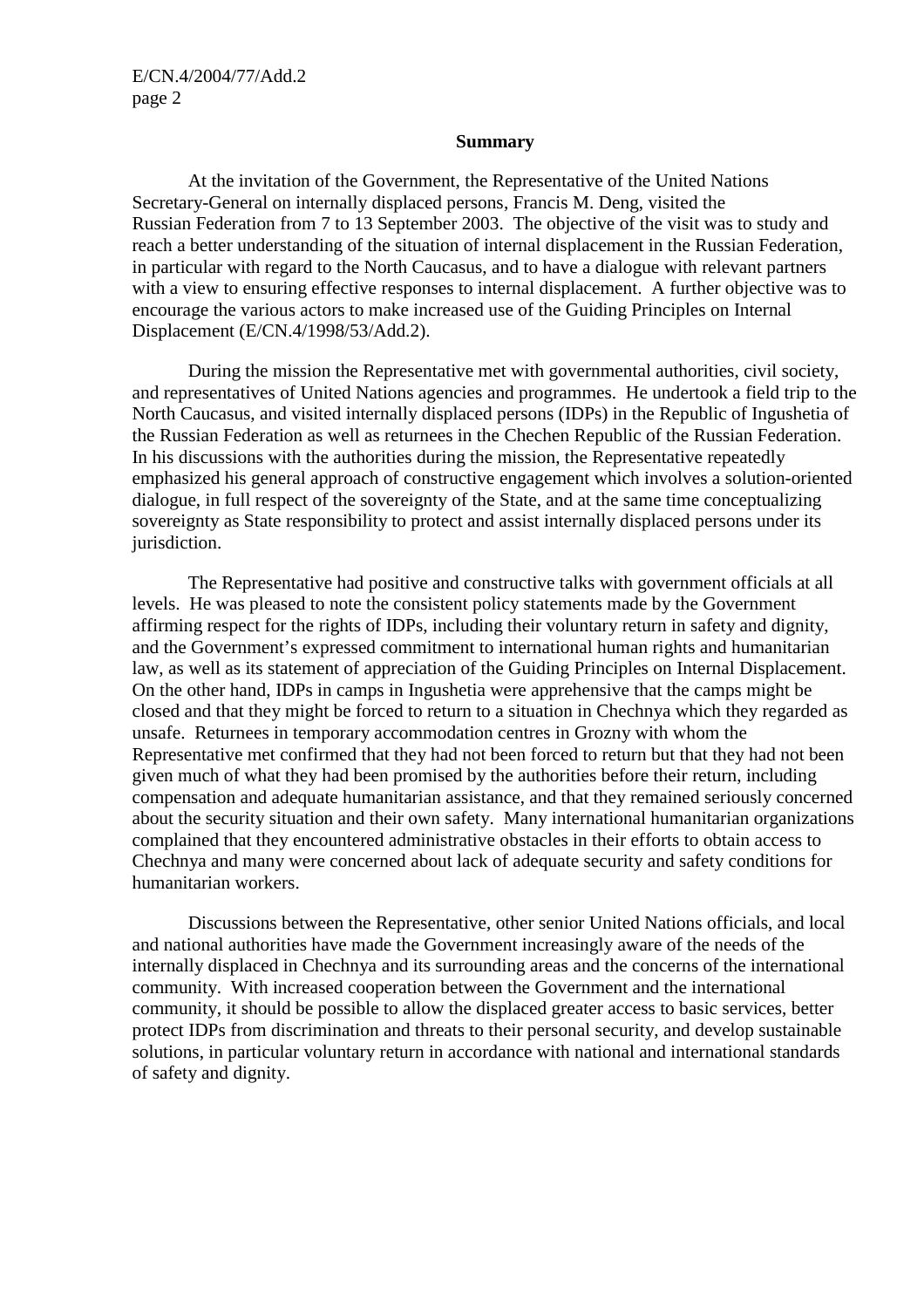As a general recommendation, the Representative urges all actors, and in particular the Government, to give due consideration to the programme of action that emerged from the International Conference on Internal Displacement in the Russian Federation, which took place in Moscow in April 2002 and was organized by the Institute of State and Law of the Russian Academy of Sciences, Partnership on Migration, and the Brookings/SAIS Project on Internal Displacement (see E/CN.4/2003/86/Add.5), including recommendations that the Government provide measures aimed at improving relationships between ethnic and national groups in areas of integration and that its human rights bodies provide a strong oversight role, in particular with regard to addressing violations of the human rights of internally displaced persons, and that the Government guarantee that international humanitarian principles providing for the protection and safety of humanitarian workers will be respected and upheld.

 The Representative also reiterates the seven main recommendations which he put forward at the end of his visit:

 (a) First, the federal and local governments should clearly and publicly reaffirm their commitment to the right of IDPs in Ingushetia to voluntary return in safety and dignity and make their commitment to this principle known to the IDPs themselves. A clearly stated position, which is also implemented on the ground, will help not only to ensure that IDPs feel confident that they are entitled to a choice, but also facilitate cooperation between the Government and its national and international partners;

 (b) Second, the federal and local governments should provide IDPs with complete, accurate and reliable information about the situation in Chechnya in order for them to be able to make an informed choice. This should include information on conditions of safety, the standards of housing, and the timeline for the receipt of the promised compensation. In addition, other actors, such as non-governmental organizations, should be given the opportunity also to provide information to IDPs, provided it meets the same criteria of clarity, objectivity and accuracy. The Government should further ensure that IDPs are informed about and actually given various options, returning, waiting in areas of displacement in dignified circumstances until conditions in Chechnya become convincingly improved, integrating locally, or seeking alternative settlement elsewhere in the country;

 (c) Third, the Government should ensure that the returnees are housed in conditions of greater safety and security, in particular by providing adequate physical and legal protection in temporary accommodation centres (TACs), as well as facilitate access to courts in cases where their human rights are violated;

 (d) Fourth, the Government of the Russian Federation and the Governments of Ingushetia and Chechnya, with the support of humanitarian actors if required, should provide adequate resources to assist IDPs in accessing better temporary shelter in areas of displacement outside Chechnya and in reconstructing destroyed or damaged properties inside Chechnya when security conditions permit;

 (e) Fifth, the Government should ensure that all persons whose property was damaged or destroyed have equal and fair access to compensation, regardless of whether they choose to return, and that this compensation, is provided without further delay;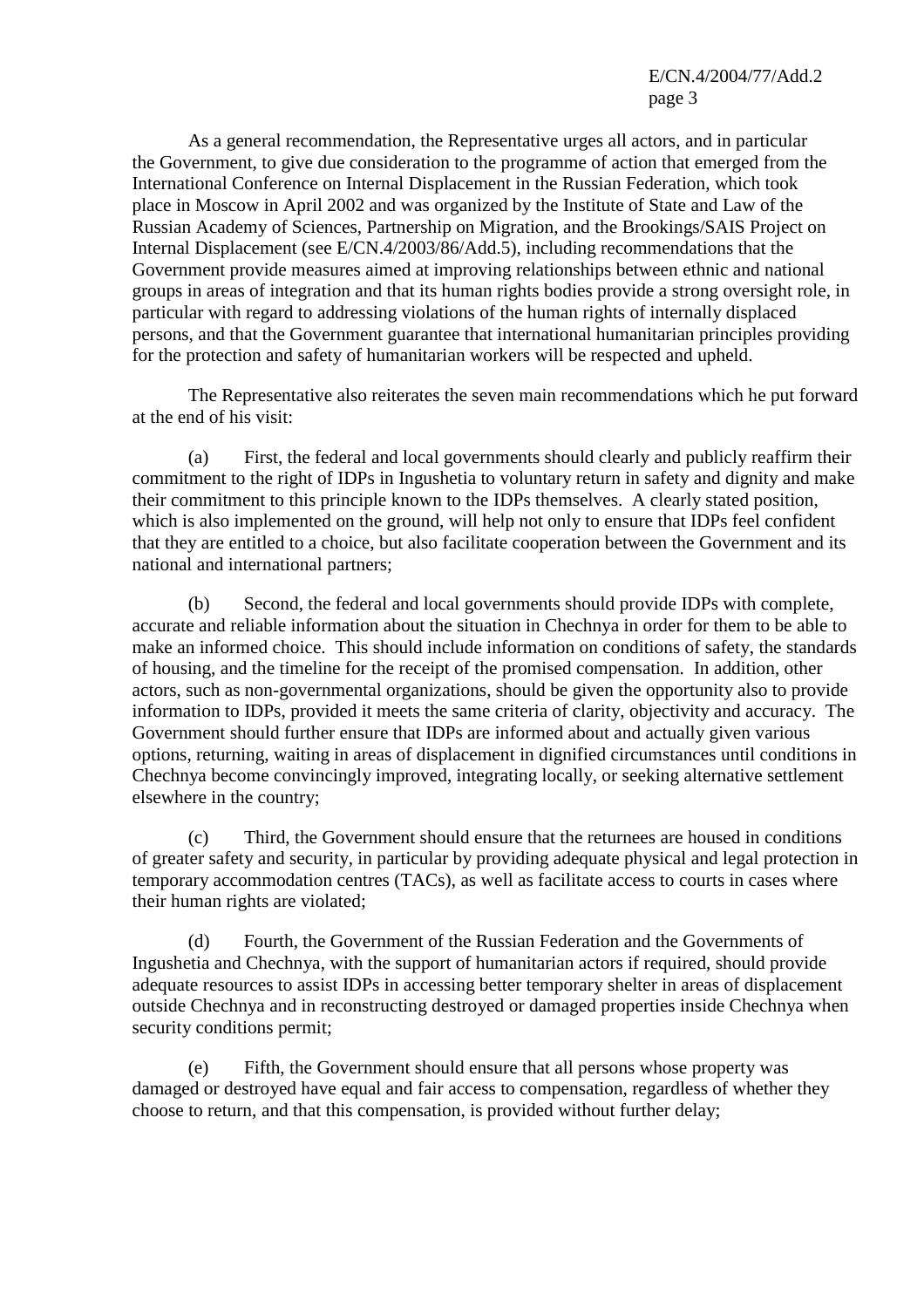(f) Sixth, the Government of Ingushetia, with adequate assistance from other actors, should provide humanitarian assistance to the Ingush IDPs from North Ossetia, whose conditions are no less compelling than those of Chechen IDPs, and concerted efforts should be made to identify durable solutions for all. The problems relating to the property in North Ossetia of IDPs should also be fairly and adequately addressed;

 (g) Seventh, towards achieving the objective of a comprehensive response, the Representative recommends that a consultation involving United Nations agencies, intergovernmental and non-governmental organizations, the donor community and, of course, the relevant authorities be organized to seek to identify strategies to help alleviate the plight of IDPs in the Russian Federation and to enhance the coordination among different actors. He welcomes the steps already taken by the Government to move ahead in this regard, and encourages the convening of this meeting.

 In addition, the Representative urges the Government to take into consideration the concerns expressed by the Human Rights Committee and the Committee on Economic, Social and Cultural Rights, and to ensure that the human rights of the displaced, as well as those of the returnees, are respected and that perpetrators of human rights violations are held accountable and brought to justice.

 Further, the Representative urges the Government to work closely with civil society, especially with NGOs working on behalf of the displaced, in responding to the situation of IDPs.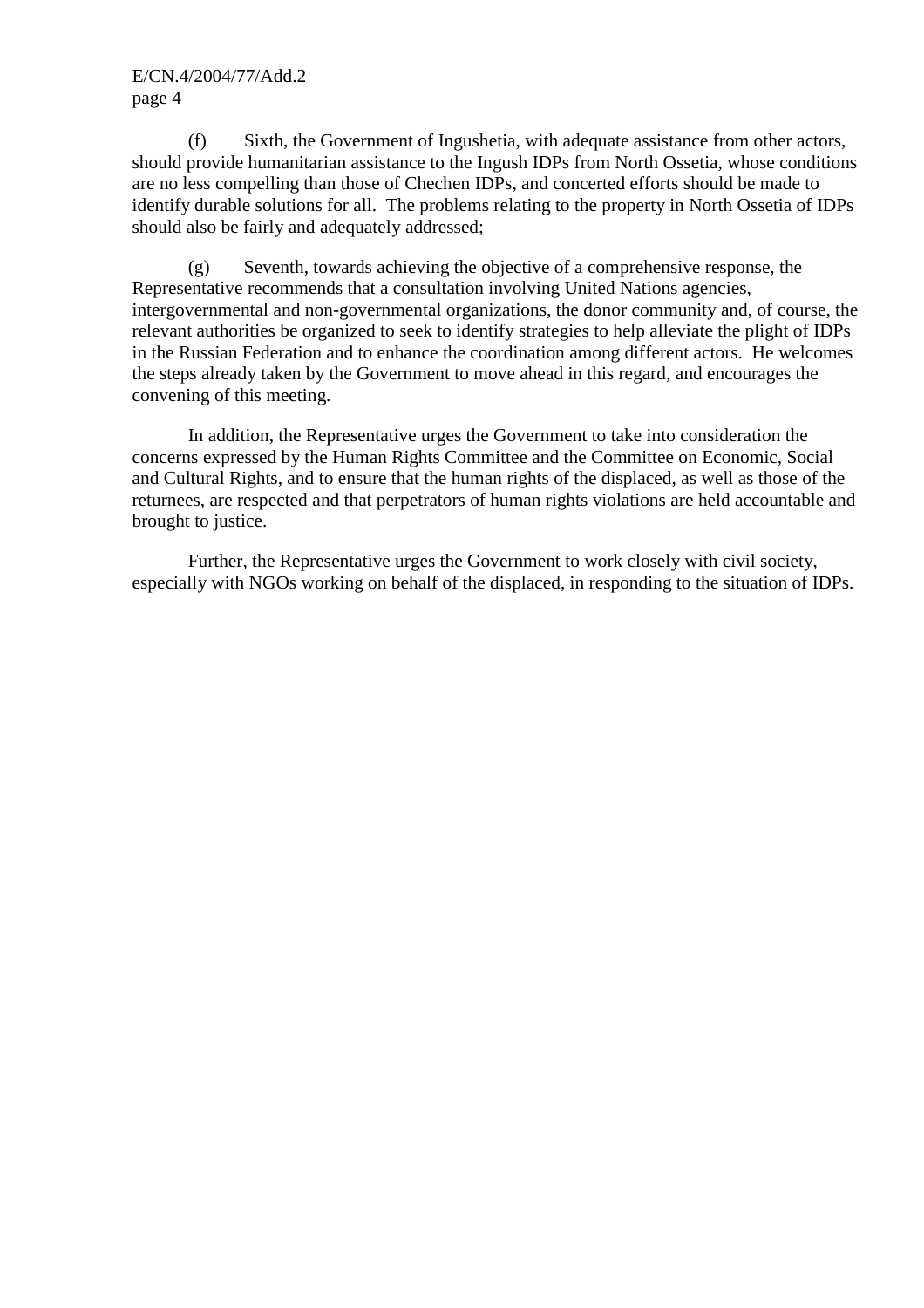#### **Annex**

## **PROFILES IN DISPLACEMENT: THE RUSSIAN FEDERATION**

#### **REPORT OF THE REPRESENTATIVE OF THE SECRETARY-GENERAL ON INTERNALLY DISPLACED PERSONS, FRANCIS M. DENG, ON HIS MISSION TO THE RUSSIAN FEDERATION (7-13 September 2003)**

# **CONTENTS**

|     |                                      | Paragraphs | Page |
|-----|--------------------------------------|------------|------|
|     |                                      | $1 - 9$    | 6    |
|     | INTERNAL DISPLACEMENT IN THE         | $10 - 24$  | 8    |
| Н.  | DIALOGUE AND FINDINGS                | $25 - 43$  | 12   |
| III | DEVELOPMENTS AND FOLLOW-UP SINCE THE | 44 - 54    | 17   |
|     |                                      | 55 - 61    | 20   |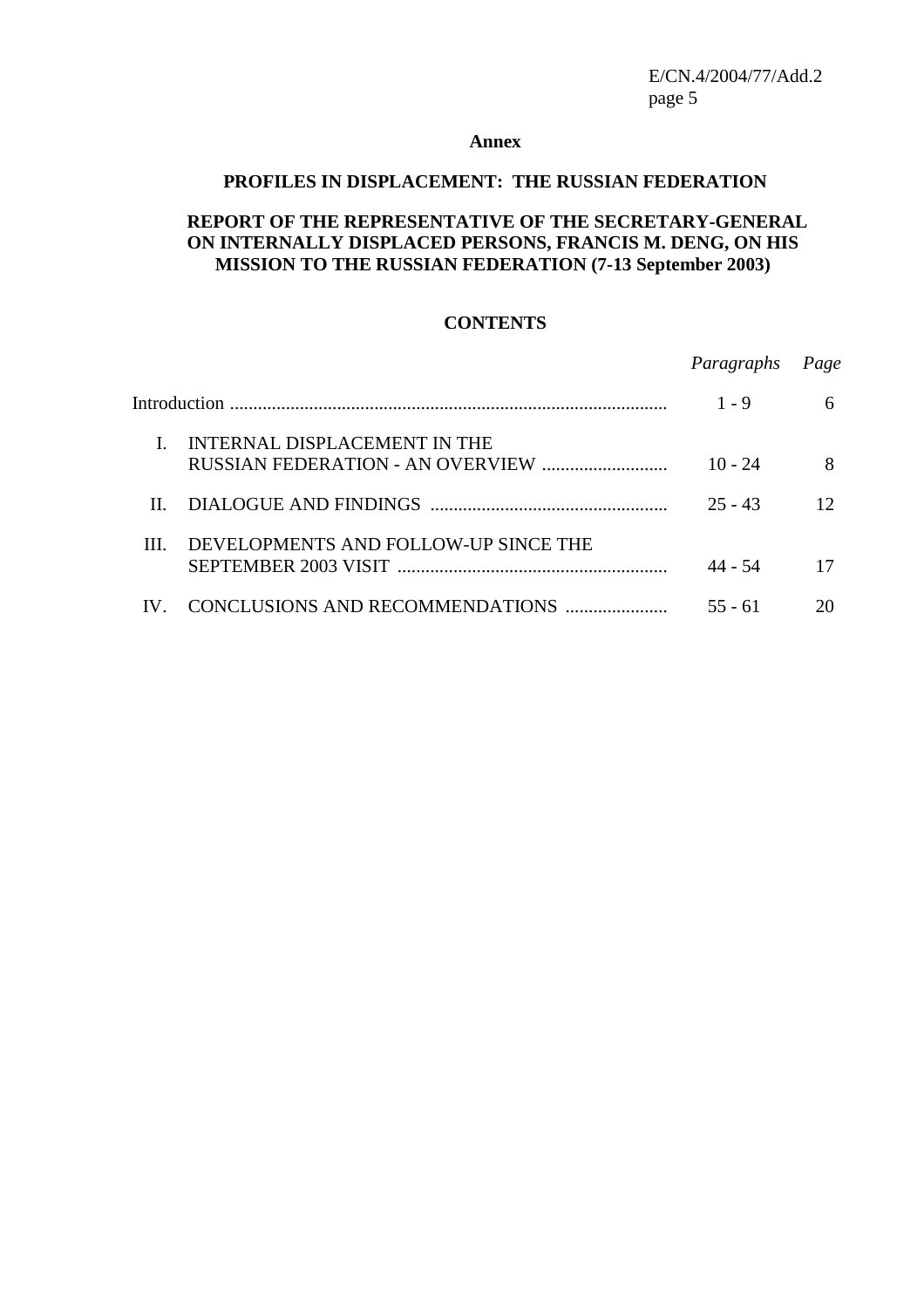# **Introduction**

1. At the invitation of the Government of the Russian Federation, the Representative of the Secretary-General on internally displaced persons, Francis M. Deng, visited the Russian Federation from 7 to 13 September 2003. The Russian Federation has faced problems of internal displacement since the collapse of the Soviet Union in 1991. It was the first country to extend an invitation to the Representative at the time of the creation of his mandate in 1992, and he visited the country that same year (E/CN.4/1993/35, paras. 175-187). Subsequent events, in particular the conflict in the Chechen Republic of the Russian Federation in the North Caucasus, caused successive waves of displacement thereafter.

2. Since the beginning of the conflict in Chechnya in 1994, the Representative followed developments in the region and indicated his wish to visit the country again, including on a number of occasions in his ongoing dialogue with Russian representatives both in Geneva and New York as well as in Moscow while attending a conference on internal displacement in the Russian Federation.**<sup>1</sup>** Held in Moscow in April 2002, the International Conference on Internal Displacement in the Russian Federation, in which the Representative participated, was organized by the Institute of State and Law of the Russian Academy of Sciences, Partnership on Migration, and the Brookings Institution/Johns Hopkins SAIS Project on Internal Displacement (see E/CN.4/2003/86/Add.5). The objectives of the Conference were, inter alia, to review the situation of internal displacement and to stimulate further development of both institutional and legal frameworks. The programme of action that emerged from the meeting included proposals for national, regional and international responses. The Conference also urged the Government to take the necessary steps to facilitate a visit to the North Caucasus by the Representative.

3. In August 2002, the Representative received an invitation to visit the Russian Federation, including the Republic of Ingushetia and the Chechen Republic. At the request of the Government, the mission was to be undertaken jointly with the Special Rapporteur on violence against women. Scheduled to occur in early September, the mission was indefinitely postponed by the Government owing to security concerns in Chechnya. Indeed, the Government explained that the postponement had been initiated by the Chechen authorities. However, in April 2003, during the fifty-ninth session of the Commission on Human Rights, the Representative met with the Permanent Representative of the Russian Federation to the United Nations Office at Geneva, who informed him that it was expected that the visit could take place in September 2003. This was subsequently confirmed by the Government in a letter of 31 July 2003.

4. The objectives of this second official visit were to study and acquire a better understanding of the situation of internal displacement in the Russian Federation, with particular focus on the situation in the North Caucasus, and to engage in a constructive and solutions-oriented dialogue with the Government, international agencies, non-governmental organizations (NGOs) and other relevant actors aimed at ensuring effective responses to internal displacement. A further objective was to encourage the various actors to make increased use of the Guiding Principles on Internal Displacement (E/CN.4/1998/53/Add.2). The Guiding Principles, which are based on existing international human rights and humanitarian law, as well as analogous refugee law, have been widely embraced as a tool and standard for preventing displacement, addressing the rights and special needs of the displaced during displacement, and also for finding durable solutions following displacement.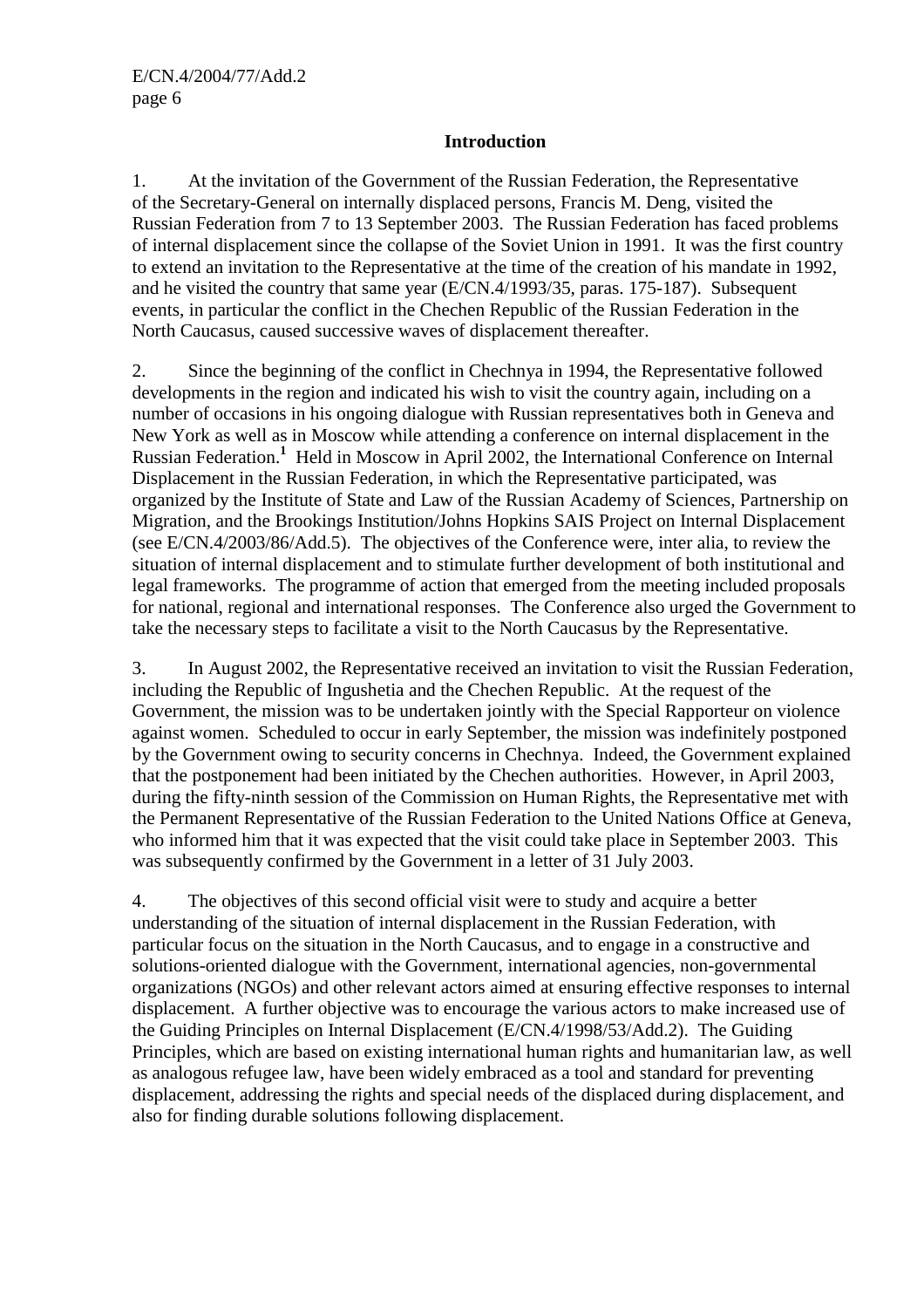5. During the mission, the Representative repeatedly emphasized his general approach of constructive engagement with both government authorities and other actors. This approach is based on the explicit recognition of the problem of internal displacement as falling under the sovereignty of the State. Viewing sovereignty positively as a concept of State responsibility to protect and assist its citizens, the Representative sees the role of the international community as one of promoting national responsibility and, where necessary, providing support for protection and assistance, and his own role as one of a catalyst for promoting international cooperation with Governments in discharging their responsibilities toward persons under their jurisdiction.

6. The Representative had meetings in Moscow and also travelled to the Republic of Ingushetia and the Chechen Republic. In Moscow, he met with the Deputy Minister for Foreign Affairs, Yuri Fedotov; the Minister for Federal Affairs and Nationalities of the Russian Federation, Vladimir Y. Zorin; the Special Representative of the President of the Russian Federation for Human Rights in Chechnya, Abdul-Hakim Sultygov; the First Deputy Head of the Federal Migration Service of the Ministry of Interior, Igor Yunash, as well as officials in the Human Rights Department of the Ministry for Foreign Affairs. He also had the opportunity to meet with the Acting President of the Chechen Republic, Akhmad Kadyrov, who was subsequently elected President of Chechnya in October 2003. He had extensive consultations with the United Nations Country Team, including the Office for the Coordination of Humanitarian Affairs (OCHA), the Office of the United Nations High Commissioner for Refugees (UNHCR), the United Nations Development Programme (UNDP), the World Food Programme (WFP), the United Nations Children's Fund (UNICEF), the International Labour Organization (ILO), and the World Health Organization (WHO). He also had meetings with a number of non-governmental organizations (NGOs) in Moscow, including Médecins sans frontières (MSF) and Human Rights Watch. At the end of his visit he met with representatives of the diplomatic community in Moscow.

7. In Ingushetia the Representative met with the President of the Republic of Ingushetia, Murat Zyazikov, and a number of his advisers, the United Nations agencies and programmes present in the region, and a number of NGOs, including the national NGO Memorial. He also undertook visits to two tented camps for Chechen IDPs located at the border with Chechnya, individual IDPs living in private accommodation and a number of alternative shelter projects for IDPs. He also visited and spoke with a group of IDPs from North Ossetia hosted in a camp close to the city of Nazran in Ingushetia. The Representative undertook a one-day trip to Grozny, the capital of Chechnya, where he observed the devastating destruction of the capital. He met with a number of representatives of the local government, including the Deputy Prime Minister for Social Affairs. He also visited two temporary accommodation centres (TACs) for returnees and a local primary school, where he had the opportunity to talk in private with a number of returnees about their impressions and concerns. During the entire visit the Representative was accompanied, supported and briefed by the United Nations Resident Coordinator in the Russian Federation, Stefan Vassilev, as well as United Nations Deputy Humanitarian Coordinator and Area Security Coordinator for the North Caucasus, Valentin Gatzinski.

8. The Representative would like to express his gratitude to the Government of the Russian Federation for having invited him to visit the country, including the Republic of Ingushetia and the Chechen Republic. He appreciates the open and positive exchange of views with officials in Moscow and during his visit to Ingushetia and Chechnya. He also remains grateful to the President of Ingushetia and his administration both for their generous hospitality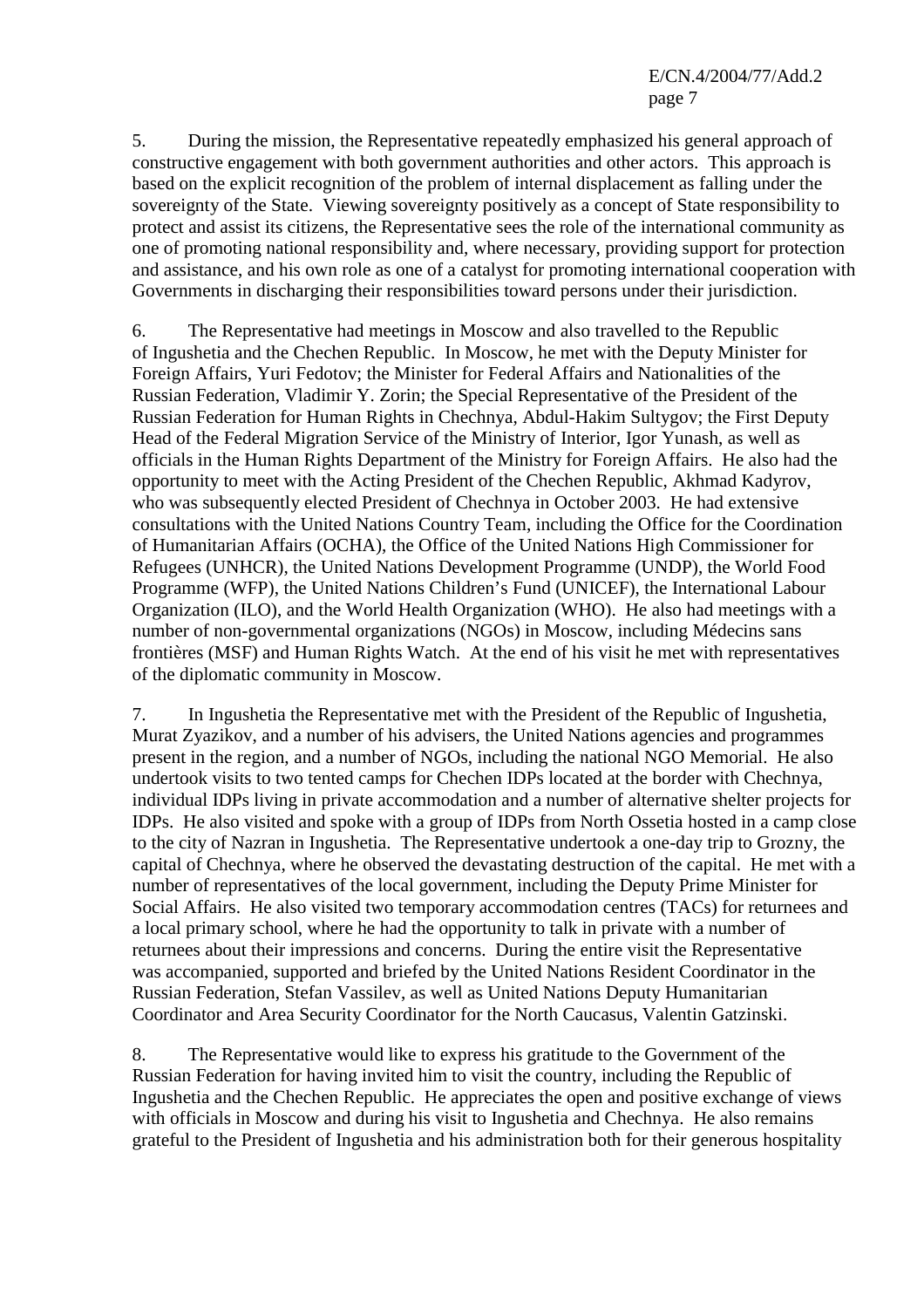and the positive discussions, as well as the logistical and security arrangements. He notes with gratitude the substantive and logistical support and assistance of the entire United Nations Country Team, including the support of the Office of the United Nations Security Coordinator (UNSECOORD) team in the North Caucasus, and in particular for the invaluable support of OCHA in organizing the visit. He greatly appreciates the information provided to him by a broad range of NGOs about the situation of IDPs in the Russian Federation. He also remains most grateful to the many individual IDPs he met during his field visits for sharing their stories and concerns with him.

9. This report is divided into four main sections. The first section is an overview of the internal displacement situation in the Russian Federation with particular emphasis on the situation in the North Caucasus. The second section describes the dialogue with interlocutors and the findings and impressions of the Representative during his visit, including a number of specific concerns identified. In the third section, the Representative briefly presents developments and follow-up actions undertaken by himself and other actors since his visit in September. Finally, in the fourth section, the Representative draws the major conclusions of his visit and puts forward a number of recommendations to various actors.

# **I. INTERNAL DISPLACEMENT IN THE RUSSIAN FEDERATION - AN OVERVIEW**

10. Internal displacement in the Russian Federation has mainly been linked to the break-up of the Soviet Union in the early 1990s. The collapse of a highly centralized regime combined with the resurfacing of identity-based political agendas produced political and ethnic tensions in different parts of the Russian Federation as well as in the newly independent States in the Commonwealth of Independent States (CIS). In the CIS region, internal displacement for the most part was linked to unresolved territorial disputes and ethnic ties to particular territories. In several cases, those displaced belonged to the dominant ethnic group, such as in the cases of Nagorny Karabakh, where the majority of those displaced from that area were ethnic Azeris; and Abkhazia and South Ossetia in Georgia, where the majority of those displaced were ethnic Georgians. In other cases, such as in the Prigorodny region in North Ossetia, it was the minority Ingush who were displaced from the area, and in Chechnya, the substantial ethnic Russian minority were displaced primarily during the period 1991 through 1995. More recently, displacement in Chechnya has been linked to fear of indiscriminate violence, with the majority of those displaced being ethnic Chechens. Today, by far the most serious internal displacement situation from a humanitarian point of view remains the one caused by the conflict in Chechnya.

11. Special mention should be given to the case of the Meskhetian Turks who, deported by Stalin from Georgia in 1944, remained internally displaced within the Soviet Union, largely in Uzbekistan. Following ethnic clashes, many Meskhetians left Uzbekistan in 1989 and resettled in the Russian Federation (see paragraphs 13 and 24 below).

12. While there are no reliable statistics on the total number of internally displaced persons in the Russian Federation, it is estimated that between 400,000 and 600,000 persons were displaced as a result of the conflict in Chechnya from 1994 to 1996, while an additional 600,000 are estimated to have been displaced since 1999 when hostilities resumed, including people who were displaced a second time. As of 14 January 2004, a total of 66,792 IDPs from Chechnya were registered for assistance in Ingushetia in the database of the Danish Refugee Council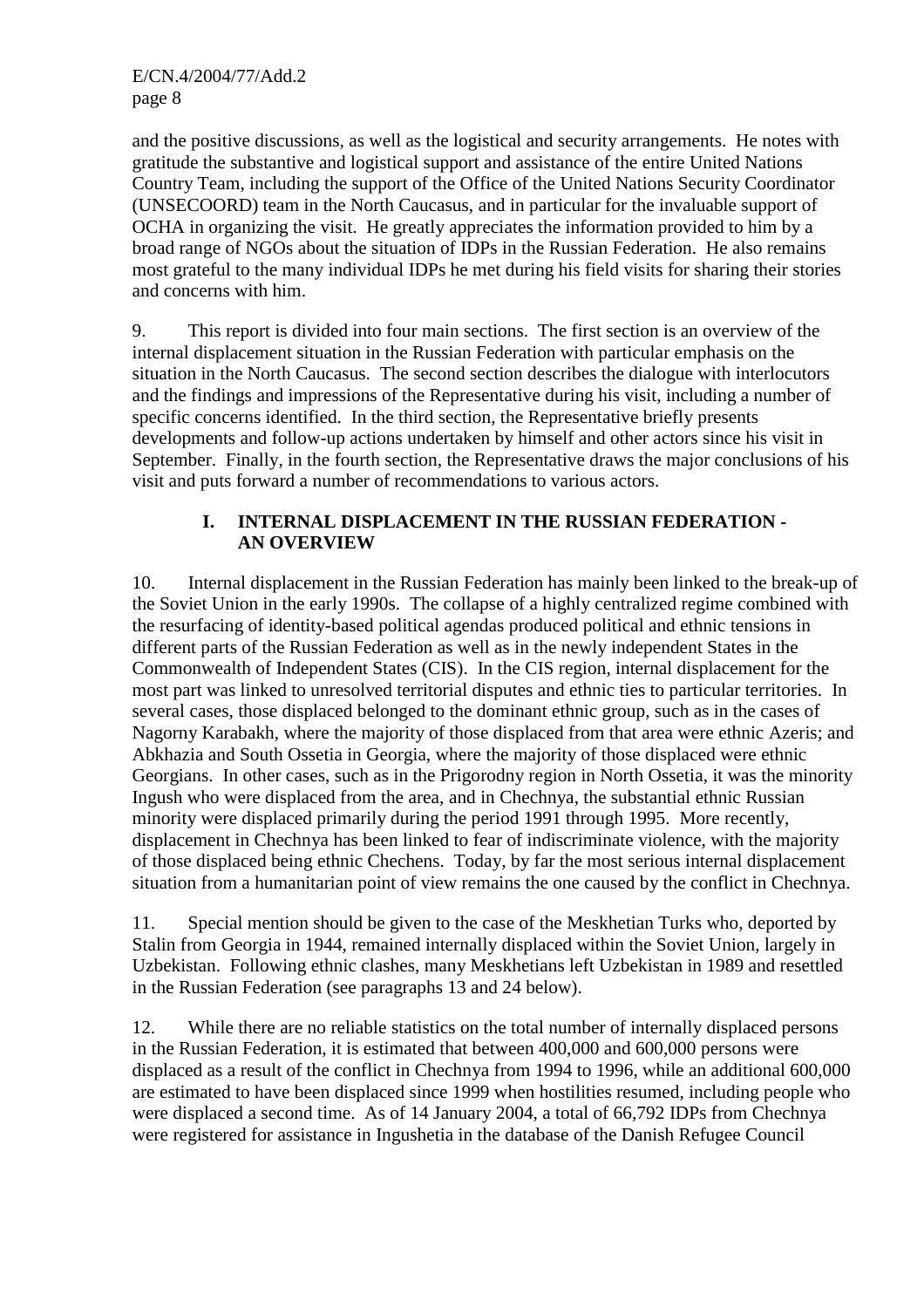(DRC), an implementing partner of UNHCR. The United Nations estimates that an additional 8,000 IDPs from Chechnya currently reside in the Republic of Dagestan and 40,000 in other regions of the Russian Federation, while an estimated 140,000 also remain displaced within Chechnya itself. Some 162,000 IDPs, mostly of Russian ethnicity, were granted the status of "forced migrant" in other areas of the Russian Federation outside the region. Still others have integrated locally and are no longer registered, or have returned to Chechnya. According to statistics provided by the Federal Migration Service, more than 12,000 IDPs returned voluntarily to Chehnya in 2002 from Ingushetia, and about 11,500 in 2003.

13. Apart from the Chechen conflict, tens of thousands remain displaced from other parts of the country due to "forgotten conflicts". Approximately 14,000 ethnically Ingush IDPs who fled from North Ossetia during the now almost forgotten ethnic conflict in 1992 are currently residing in neighbouring Ingushetia. It is further estimated that 13,000 Meskhetian Turks have settled in Krasnodar Kray, where their status remains unclear, and approximately 700 have settled in the Kabardino-Balkariya Republic.

## **Legal framework**

14. The Russian Federation is a State party to six of the seven main international human rights treaties, namely, the International Covenant on Economic, Social and Cultural Rights, the International Covenant on Civil and Political Rights (ICCPR), the International Convention on the Elimination of All Forms of Racial Discrimination, the Convention on the Elimination of All Forms of Discrimination against Women, the Convention on the Rights of the Child, the Convention against Torture and Other Cruel, Inhuman or Degrading Treatment or Punishment, as well as the first Optional Protocol to the International Covenant on Civil and Political Rights, and has signed the Optional Protocol to the Convention on the Elimination of All Forms of Discrimination against Women and the Optional Protocol to the Convention on the Rights of the Child on the involvement of children in armed conflict. The Russian Federation is also a State party to a number of humanitarian accords, in particular the Geneva Conventions of 12 August 1949 for the protection of victims of war and the Additional Protocols thereto, of 1977 (see section III in this report for some recent comments by the international human rights treaty bodies).

15. The primary domestic legal framework addressing internal displacement in the Russian Federation is found in the Law on Forced Migrants of 1993. According to article 1 of the Law, a "forced migrant" is "a citizen of the Russian Federation who was forced or has intention to leave the place of his/her permanent residence on the territory of another State or on the territory of the Russian Federation due to violence committed against him/her or members of his/her family or persecution or due to a real danger of being subjected to persecution for reasons of race, nationality, religion, language, or membership of a certain social group or political opinion following hostile campaigns with regard to individual persons or groups of persons, mass public disturbances and other circumstances significantly infringing on human rights". Article 1 continues, stating that "[a] person without Russian Federation citizenship can also be recognized as a forced migrant if he/she left the place of his/her permanent residence on the territory of the Russian Federation due to circumstances stipulated in part 1 of this article". Furthermore, "[a] citizen of the former USSR who lived on the territory of a republic that was a part of the USSR who arrived in the Russian Federation due to circumstances stipulated in the first part of this article and who acquired the citizenship of the Russian Federation while on the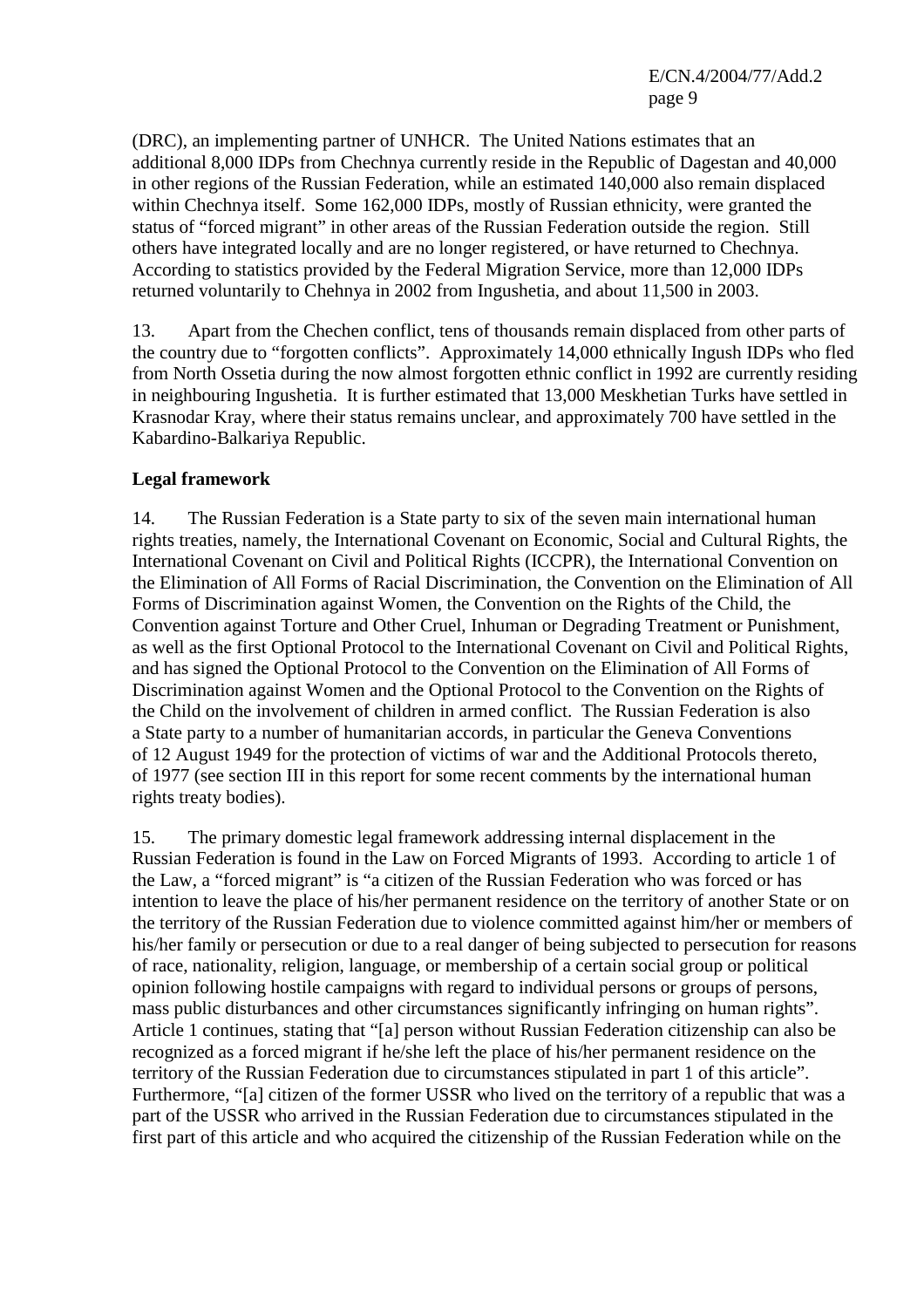territory of the Russian Federation can also be recognized as a forced migrant" (from unofficial translation quoted in E/CN.4/2003/86/Add.5). The status of "forced migrant" is primarily meant to facilitate integration in new places of residence, including through the allocation of special allowances, assistance with housing, job placement, loans and related support.

16. The law responded to a widespread feeling within the Russian Federation that the Russian State was responsible for persons who once lived on the territory of the Union of Soviet Socialist Republics and who wanted to return to the Russian Federation from one of the former republics of the Soviet Union, as well as those Russian citizens who were displaced within the Russian Federation itself. Thus, the definition of "forced migrant" was made broad enough to cover both situations. In this sense, it could be argued that the legislation to some extent blurs the distinction between what is normally seen as a refugee (having crossed an international border) and an IDP (remaining within his/her country of nationality or habitual residence). While the motive behind the legislation was clearly humanitarian in nature, problems have arisen in its implementation. Indeed, the legislation has not always been applied equally. Some displaced Meshketian Turks have reportedly not been accorded "forced migrant" status.

# **Chechnya**

17. After the end of the cold war and the collapse of the Soviet Union, Ingushetia opted to remain within the Russian Federation while Chechnya proclaimed sovereignty on 2 November 1991. Although the Russian Government permitted Chechen self-government on a de facto basis, it opposed independence for Chechnya. Following the election of Jokhar Dudayev as president in 1991, there ensued a progressive breakdown in law and order as well as armed opposition to President Dudayev, which some claimed was fomented by Russia. From December 1994 to August 1996, Russian troops intervened militarily in the Republic of Chechnya to restore order and prevent secession. Bombing and artillery attacks destroyed large areas of the Chechen capital, Grozny. A large number of persons fled the Republic and many civilians were killed. Most of those who fled were ethnic Russians who mainly settled elsewhere in the Federation outside the region. They were generally granted the status of "forced migrant" and its related entitlements in the form of integration support and other assistance. A ceasefire was negotiated in August 1996 and all Russian troops were withdrawn from Chechnya. An agreement signed by then Russian President Boris Yeltsin and Aslan Mashkadov, who had succeeded Dudayev as President, provided that the status of Chechnya would be decided no later than 2001 and that any matters of dispute would be settled peaceably and in accordance with international law.

18. However, Chechnya remained unstable, with kidnappings and criminal activity on the increase. In 1999, a force of 2,000 armed Chechens, acting outside of the authority of the Government of the Chechen Republic, invaded neighbouring Dagestan with the purpose of proclaiming an Islamic republic there. This action was quickly repulsed and swiftly followed by the re-entry into Chechnya of Russian forces. To date, the situation has remained volatile with low-intensity violent conflict between secessionist rebels and Russian government forces. Since the resumption of hostilities in 1999, a large number of international and national human rights observers have reported serious human rights abuses and the Commission on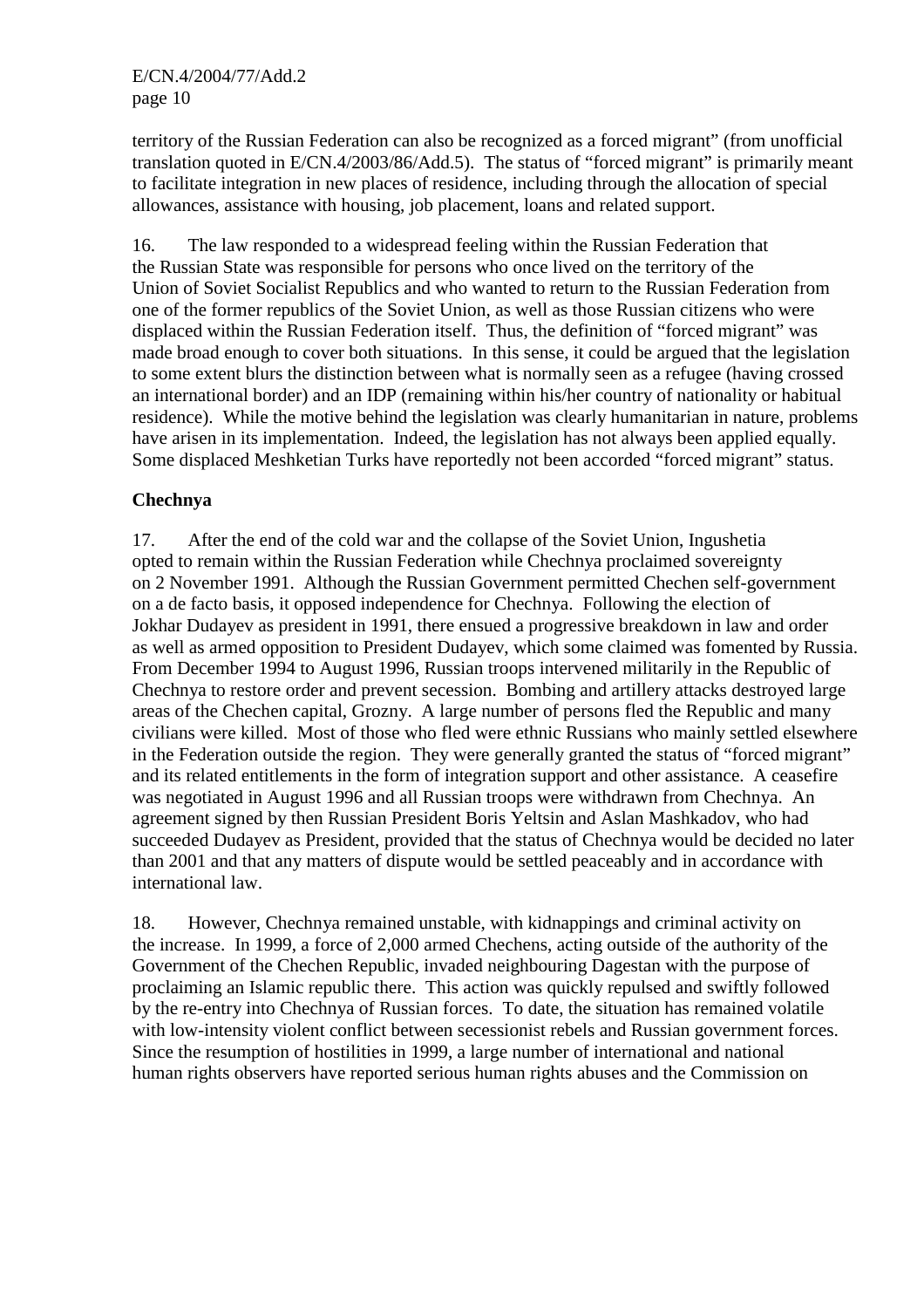Human Rights has adopted two resolutions on the situation in Chechnya.**<sup>2</sup>** The United Nations High Commissioner for Human Rights visited the Russian Federation, including the Chechen Republic, from 31 March to 4 April 2000 and issued a report on her visit in 2001 (E/CN.4/2001/36).

19. The Special Representative of the Secretary-General for Children and Armed Conflict also visited the Russian Federation, including the three Republics of Chechnya, Ingushetia and North Ossetia-Alania, from 17 to 24 June 2002. During his mission "he drew particular attention to the situation of displaced populations and received assurances from the Deputy Prime Minister of the Russian Federation, the President of Ingushetia and the Government of Chechnya that internally displaced persons would not be returned to their places of origin by force. The Special Representative expressed concern about reports on the enlistment of children by the insurgents, and about abuses reportedly committed by security agencies against young persons suspected of being associated with insurgency groups" **(**E/CN.4/2003/77, para. 19).

20. Access to the displaced in Chechnya as well as to the non-displaced population, who are all in need of assistance, has been problematic for humanitarian actors. On the one hand, conditions on the ground are extremely hazardous and on the other, humanitarian actors have had problems in obtaining official authorization to actually operate in the Republic. Most United Nations agencies operate within Chechnya through local implementing partners. Of the approximately 70,000 displaced persons from Chechnya living in Ingushetia, over 7,000 persons are currently registered in three tented camps, about 23,700 persons in temporary settlements, and more than 36,000 persons in private accommodation.

21. The situation of IDPs in Ingushetia - most of them ethnic Chechens - has been dramatically affected by a number of terrorist incidents attributed to Chechen rebels. In 1999, two apartment buildings in Moscow were destroyed by powerful explosions allegedly organized by Chechen rebels. In October 2002, a hostage crisis in a theatre in Moscow resulted in more than 130 dead. In December 2002, the central government building in Grozny was blown up and more than 100 persons died. As a consequence of these and similar acts, there has been a tendency on the part of the Government to increase security measures against IDPs in Ingushetia, and in some instances to put pressure on them to return to Chechnya. Following the October 2002 hostage crisis, the federal authorities reiterated their determination to close all tented camps in Ingushetia. Between 30 November and 2 December 2002, the authorities completely dismantled the "Imam" tented camp, near the village of Aki-Yurt (district of Malgobek) in Ingushetia, which had been accommodating some 1,500 IDPs. UNHCR estimates that approximately half returned to Chechnya, where they found shelter with host families or were accommodated in TACs. The rest remained in Ingushetia, living in self-made mud-brick houses on the site of the former camp, in temporary settlements, or with host families in the district of Malgobek or elsewhere.

22. The Russian Government has continued to maintain its strong opposition to the independence of Chechnya. In March 2003 a referendum was held which strongly endorsed a new constitution proposed by the Government of the Russian Federation, which strengthened the links between Chechnya and Moscow while also granting the Republic a more autonomous status. Presidential elections took place in Chechnya on 5 October 2003. Akhmat Kadyrov, who was already administering the Republic at the request of the Russian Government, prevailed, in an election which the Government upheld, but which some observers considered not free and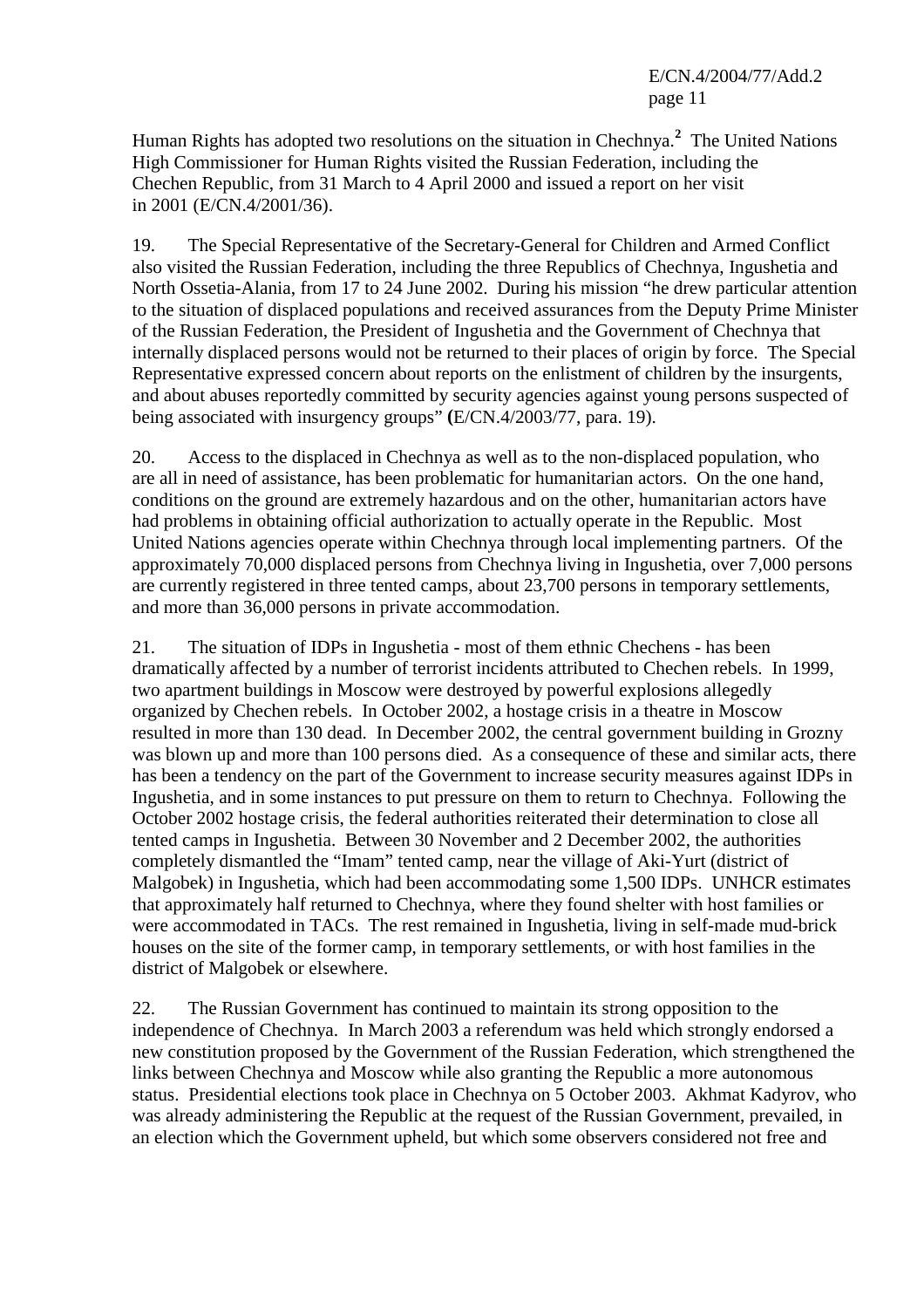fair. The authorities made some efforts to ensure that IDPs in Ingushetia could vote, however, reliable data has not been obtained. Many observers have noted that while the continued instability in the Republic is to a large extent a result of the conflict between Russian troops and Chechen rebels, corruption and crime also play a significant role in continuing the volatile situation. Reportedly, many elements without any particular political agenda have a vested interest in the continued instability and corruption.

## **North Ossetia**

23. Ingushetia is also host to approximately 14,000 IDPs of ethnically Ingush origin from the Prigorodnyi region in the neighbouring Republic of North Ossetia. Tensions between the Ingush residing in Prigorodnyi and the ethnically Russian Ossetians rose and fell through the 1970s and 1980s but exploded into the open during the perestroika period. Open warfare broke out in October 1992. Approximately 500 people died in a week of concentrated violence during which many homes, primarily those belonging to ethnic Ingush, were destroyed or taken over, and many thousands of people fled the Republic. Most Ingush IDPs have expressed a desire to return to their homes and property in Prigorodnyi, but a solution has yet to be identified. In the meantime, many still live in IDP camps in Ingushetia.

# **Meshketian Turks**

24. During 1989/90, approximately 90,000 Meskhetian Turks, an ethnic group many of whose members had been deported from the Soviet Republic of Georgia during the Second World War, were reportedly forced by ethnic conflicts to leave the Soviet Republic of Uzbekistan, where they had settled. At the end of 2002, an estimated 60,000 Meskhetian Turks remained in various areas of the Russian Federation. Of these, more than 13,000 settled in Krasnodar Kray and approximately 700 settled in the Kabardino-Balkariya Republic. However, the local authorities in Krasnodar Kray and the Karbardino-Balkariya Republic have continued to deny the Meskhetian Turks the right to register, which has deprived them of all rights of citizenship, despite provisions in the Constitution that entitle them to citizenship. Like other ethnic minorities living in Krasnodar, Meskhetian Turks were subject to special registration restrictions; for example, they were required to register as "guests" every 45 days. They have reportedly also faced other discriminatory measures with regard to employment and the leasing of land.

## **II. DIALOGUE AND FINDINGS**

25. Generally, the Representative was pleased with the policy statements made by the authorities in Moscow as well as in Ingushetia and Chechnya. The authorities consistently emphasized the importance of respecting the rights of the displaced, including the official commitment by the Government to ensuring the right to voluntary return. The discussions were generally open and constructive, and the Representative found the authorities responsive to his requests for information and willing to exchange views about the current situation of internal displacement as well as policy options and principles. The Representative argued that as a major power, the Russian Federation not only needed to address domestic problems of internal displacement but also had a leading role to play in the international response to the global crisis. He acknowledged the complicated situation in Chechnya and neighbouring Ingushetia, including sovereign Russian concerns with regard to terrorism. He reiterated that while he appreciated the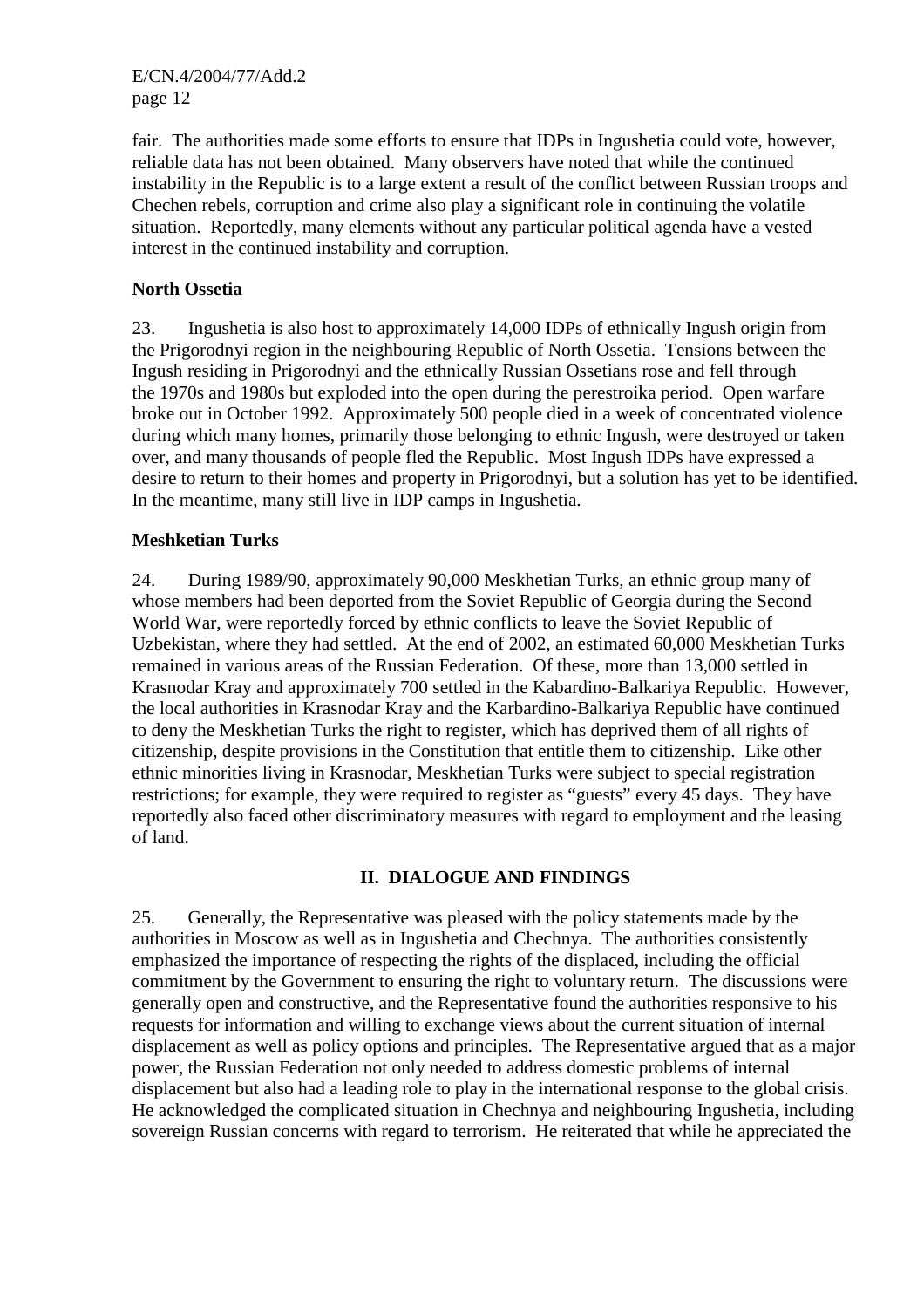right of the State to respond to the threat of terrorism, national sovereignty entailed the responsibility of the State to protect persons under its jurisdiction. This was the main theme of his dialogue with Governments and the foundation of the Guiding Principles. He also referred to the recent conference on internal displacement held in Moscow in April 2002 (see paragraph 2 above).

26. Deputy Foreign Minister Fedotov noted that the Government saw the mandate of the Representative as a very important one and underlined the Government's readiness to cooperate with the Representative. He noted that the Government accepted its responsibility vis-à-vis the displaced and intended to continue to cooperate with the United Nations. He stated that the Government saw the Guiding Principles on Internal Displacement as helpful in the legal protection of IDPs. He stressed that it was important also to have a national framework to address the IDP issue, and that it should be based on existing international human rights and humanitarian instruments. The Representative shared a copy of *Guiding Principles on Internal Displacement: Annotations* by Professor Walter Kalin, which had recently been translated into Russian. The *Annotations* illustrate how the Guiding Principles are based on and rooted in binding international law.**<sup>3</sup>**

27. With regard to the situation of IDPs in the North Caucasus, Mr. Fedotov asserted that the situation was indeed complicated and that the democratic process, including the election planned for 5 October, was being undermined by terrorists. He affirmed that it was the intention of the Government to close the tented camps in Ingushetia, as they did not meet appropriate humanitarian standards. However, he also clearly emphasized the Government's commitment to freedom of choice for IDPs, and that return would only happen as a result of a voluntary decision by the displaced themselves. Alternatives for those not wishing to return would also be identified. He acknowledged that the preferred solution in the view of the Government was voluntary return, and that the Government therefore provided incentives for people to return to Chechnya, including humanitarian assistance and compensation for destroyed property. The Government would like to see more involvement inside Chechnya of the international humanitarian agencies, in particular with regard to reconstruction of housing.

28. These views were generally echoed by other officials with whom the Representative met in Moscow prior to undertaking his field trips to the North Caucasus. In addition, the issues of guaranteeing humanitarian access, the need for improved coordination between the United Nations and the Government, and the importance of equal access to compensation for destroyed property were raised by the Representative. Officials suggested that following his field visits to the North Caucasus the Representative should report back on concerns identified and recommend remedial actions for consideration by the Government. It was stressed that the Government would give these recommendations serious consideration.

29. On several occasions the Representative also raised the case of the head of the Swiss mission of MSF, Arjan Erkel, who had been abducted in Dagestan in August 2002. Mr. Erkel has been an outspoken advocate on behalf of the civilians affected by the conflict in Chechnya, particularly the displaced. Recent information indicated that Mr. Erkel was still alive, and the Representative strongly urged the Government to employ all possible efforts to secure his safe release. The Government took note of this, and indicated that efforts were being made in this regard.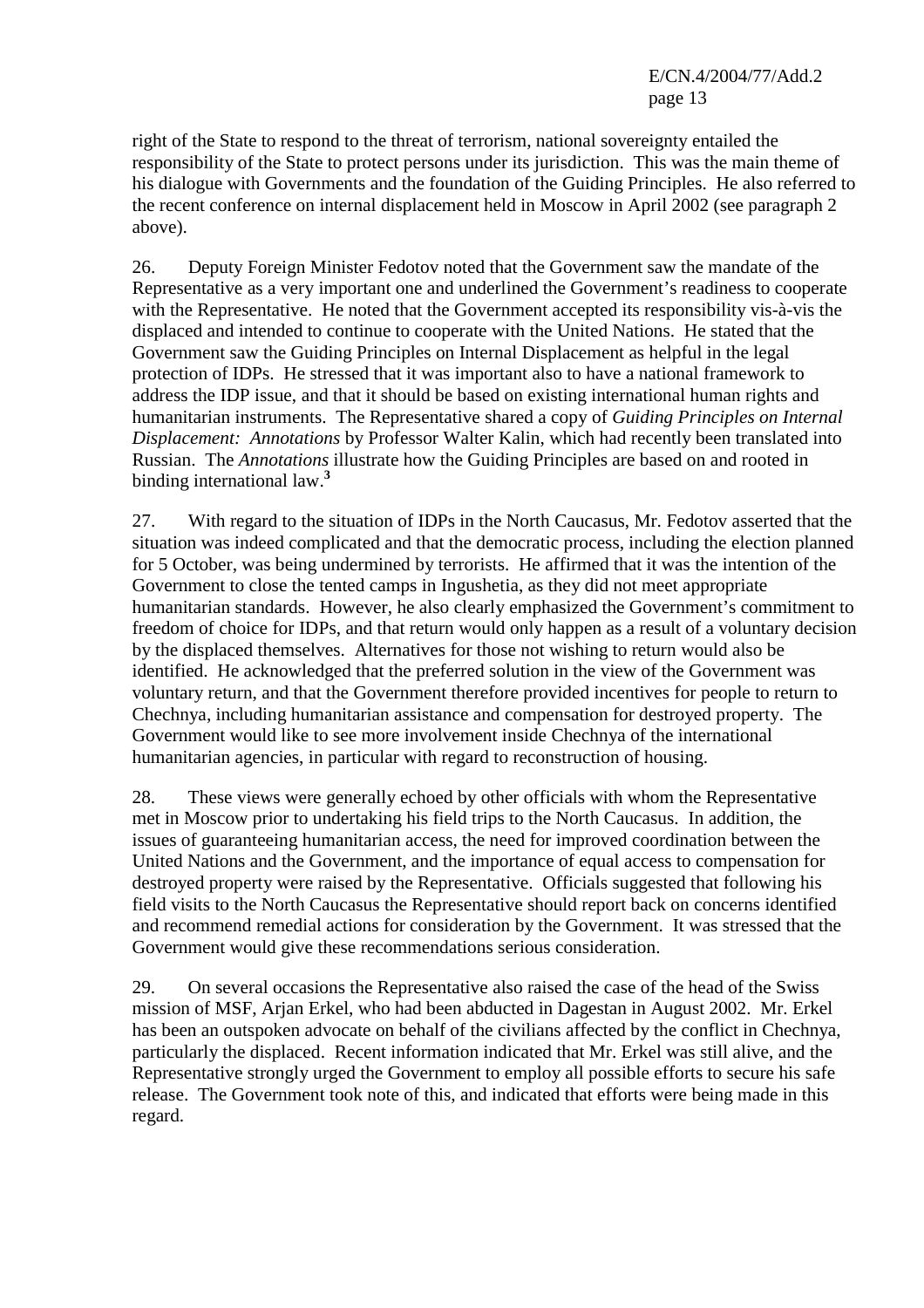30. The Representative was also appreciative of the discussion he had with the President of the Republic of Ingushetia, Murat Zyazikov, who reaffirmed his Republic's commitment to humanitarian principles, including the principle of voluntary return to Chechnya in safety and dignity. The discussions also touched upon the assistance provided by the United Nations agencies in the region, as well as the situation of the Ingush IDPs from North Ossetia, who, the President emphasized had been neglected.

31. During his stay in Ingushetia, the Representative visited IDPs from Chechnya residing in two tented camps - Bela camp and Sputnik camp - as well as IDPs staying in private accommodation, i.e. with a host family, and in "alternative shelters", including makeshift huts, tents or abandoned buildings. The IDPs, in particular those living in the tented camps, were acutely apprehensive that the camps might be closed and that they might be forced to return to a situation in Chechnya which they regarded as unsafe. While most of the IDPs confirmed that they ultimately wished to return to Chechnya, they noted that information from relatives in Chechnya and other sources indicated that it was currently unsafe to return. Many thus wished to stay until the situation improved, but were acutely apprehensive with regard to the level of humanitarian assistance and type of shelter to which they might be entitled should they decide to stay. One woman in the Bela camp said to the Representative: "How can we go back to Grozny now? We'll be attacked every day and live in fear." When the Representative asked another woman in the same camp what the IDPs wanted him to communicate to the authorities, she simply said, "Our only request is that we be left in the camps, and that we are allowed to choose when to return."

32. Another specific issue of concern was the availability of viable alternative shelter should the tented camps be closed. The Representative affirmed, in unison with the United Nations Country Team and its members, that it was crucial that IDPs be given a choice of alternative shelter inside Ingushetia were the camps to be closed. Otherwise, the choice of whether to return or stay could not be considered a free one, as IDPs would have no de facto alternative to return. Furthermore, he noted that the return process was not likely to be sustainable in the long run if the choice to return was not based on a voluntary decision, including consideration of the option to remain.

33. In this context, the Representative noted the availability of some new but unused shelters built in Ingushetia by MSF, which were intended as temporary accommodation for IDPs wishing to return to Chechnya at a later stage. According to information provided by the Government of Ingushetia, the shelters could not be used to accommodate IDPs as they did not conform to certain technical building standards. The Representative visited the shelters and was struck by the stark contrast between the good conditions of the huts compared to some of the tents sporadically erected by some IDPs nearby. He urged the President of Ingushetia during the visit, and also in a subsequent letter, to seek to ensure that the Government's technical concerns were met and that the shelters could be used by IDPs.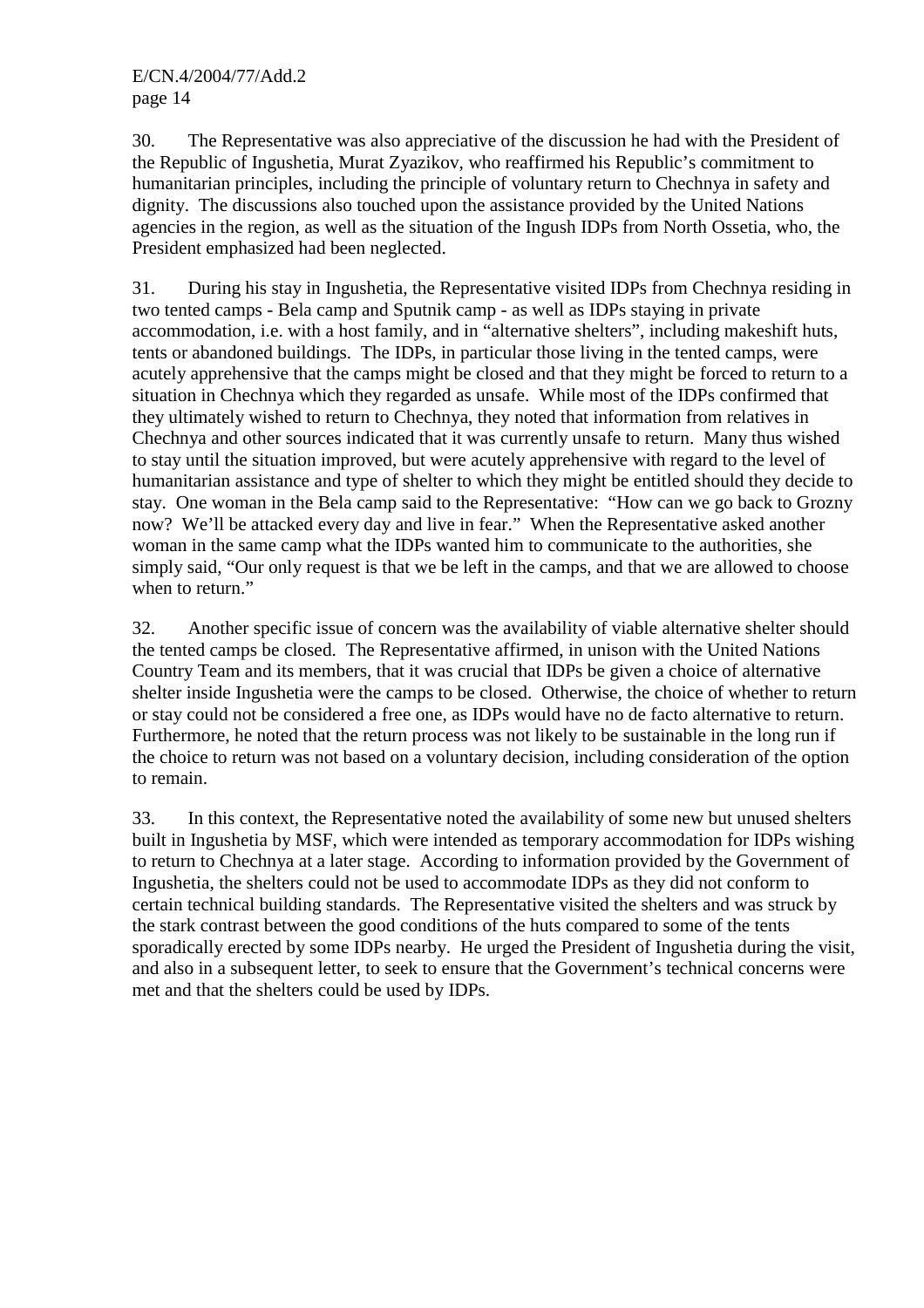34. The Representative found that the United Nations programmes in Ingushetia seemed to be functioning well. Humanitarian assistance efforts focused on food aid, shelter, health, education, water and sanitation, and mine action. Another important element was the protection efforts on behalf of the IDPs, principally carried out by UNHCR. A number of protection officers and implementing partners of UNHCR were in daily contact with the IDPs to monitor their situation and identify needs and problems, and would raise these with the relevant authorities.

35. The Representative also visited the Berkat camp on the outskirts of the main city of Nazran hosting Ingush IDPs from the Prigorodnyi region in North Ossetia. Residents of the camp expressed a strong desire to return home. They explained the difficulties they had encountered with regard to repossessing their property, and urged the Representative to address this situation. The Representative also visited a number of houses being built in Ingushetia with the support of the Swiss Agency for Development and Cooperation, which were intended for IDPs who had chosen to integrate locally. The Representative was impressed by the standard and quality of the houses. However, at the time of the visit, no house had yet been handed over to an IDP, and for lack of further information the Representative was not in a position to assess the procedure for selection of eligible families.

36. In Grozny, the Representative was shocked at the level of destruction. The vast majority of buildings had been either completely or partially destroyed. There was still a considerable Russian military presence visible in Grozny and apparently also elsewhere. On the road back from Grozny to Ingushetia the Representative witnessed a large military convoy composed of what appeared to be supplies, military material and personnel. The convoy was escorted by military helicopters constantly circling overhead, apparently to provide protection against rebel attacks. He also observed a number of military personnel conducting demining operations along the road. The Representative noted a number of reports from outside observers indicating that the security situation was still very volatile inside Chechnya. The Government, however, was of the view that the situation had considerably improved, such that it was safe for IDPs to return.

37. Returnees in TACs set up by the Government in Grozny indicated that they had not been forced to return but that they had been promised better conditions than in the tented camps in Ingushetia, compensation for destroyed and lost property, and adequate levels of humanitarian assistance. Some also emphasized that they had chosen to return as they believed they would be in a position to ensure their children's education. However, they asserted that they had not found much of what they had been promised, in particular compensation and adequate humanitarian assistance, and they remained seriously concerned about the security situation and their own safety. When discussing the security situation, the IDPs were generally apprehensive and visibly hesitant to specify their fears. Some, however, did say that they were afraid and hoped for better protection. One woman clearly stated: "The situation is not stable in Grozny. We keep expecting bombs. We are afraid."

38. Apart from the fact that the assistance to the returnees had not been forthcoming as promised prior to return, the physical conditions in the TACs visited by the Representative appeared generally satisfactory, an impression also confirmed by the returnees. Interestingly, when asked, all returnees confirmed that they would have postponed their return from Ingushetia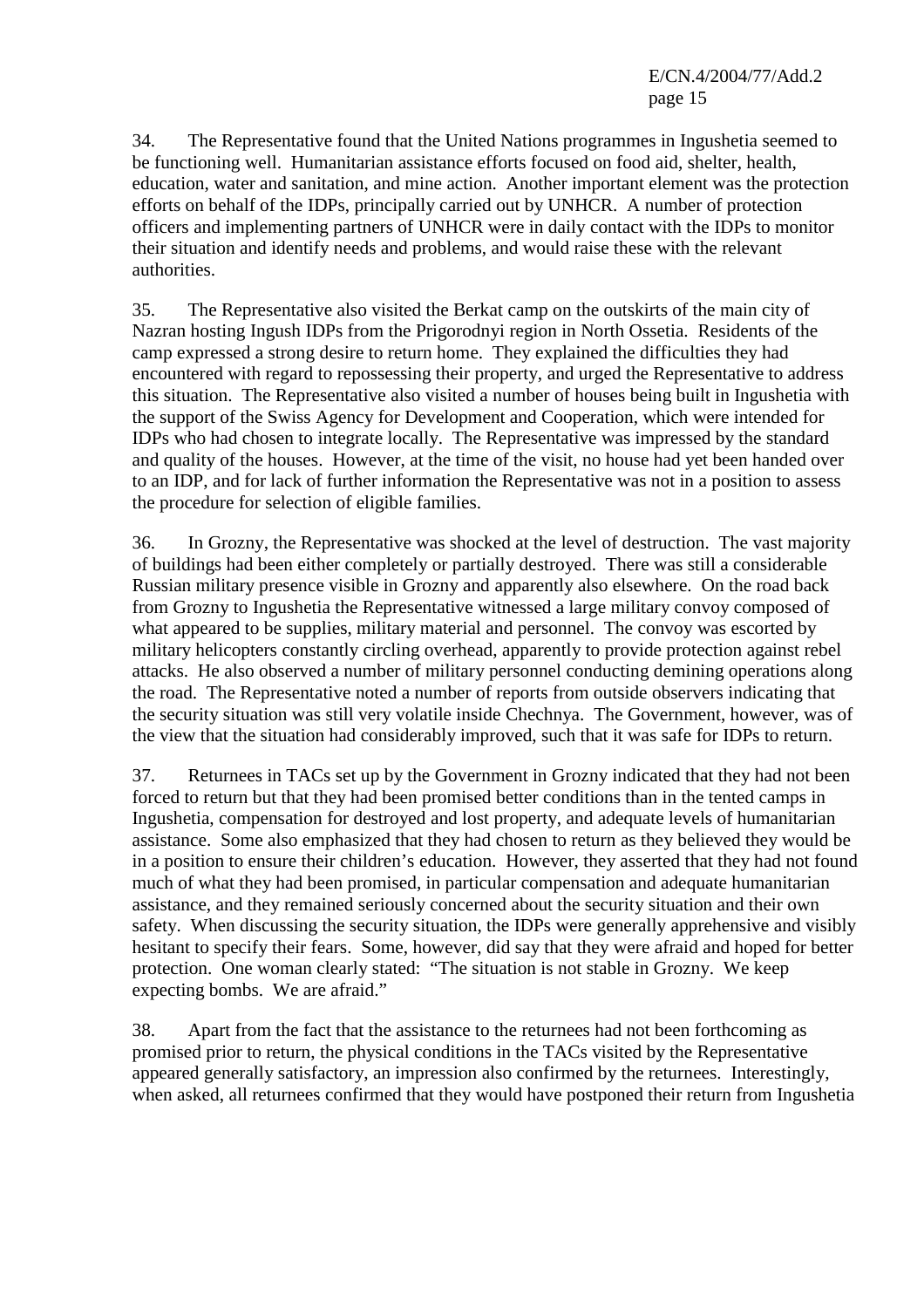had they had the same conditions there. Most IDPs noted that the conditions in the tented camps did not meet minimum standards, but in the absence of any viable alternative and in view of the incentives to return put forward by the Government, they had decided to return.

39. A key issue of concern raised on a number of occasions was that of compensation for destroyed property. The legislation in force at the time of the visit of the Representative provided that persons whose property had been completely destroyed in Chechnya and who, following displacement, had returned to Chechnya were entitled to approximately US\$ 10,000 in compensation. It should be noted that only persons who had actually returned were in fact entitled to apply for compensation. At the time of the visit, no such compensation had been paid, but the Representative was assured by the Government that some of the returnees were due to receive payment in the near future. The Government also noted that compensation payments had not yet been made, but would be initiated shortly. In addition, the Representative pointed out that compensation should be provided regardless of whether a person returned. The Government subsequently assured the Representative that this would indeed be the case, and explained that new legislation to that effect was being drafted. Subsequently, in February 2004, the Government informed the Representative that there were 9,600 positive decisions regarding compensation from a total of 24,900 applications, and that more than 1,700 IDPs had already received compensation. The Representative could not confirm this at the time of writing.

40. The Representative found that many international humanitarian organizations complained that they encountered administrative obstacles in their efforts to obtain access to Chechnya, and many were concerned about lack of adequate security and safety conditions for humanitarian workers. The Chechen authorities, on the other hand, called for the presence of humanitarian agencies and increased levels of assistance inside Chechnya, which they saw as a potential incentive for return. Despite the precarious security situation, they asserted that they would ensure the necessary security conditions for aid workers. Local officials in Grozny assured the Representative that many efforts were being made to ensure the return of IDPs in safety and dignity, and that humanitarian organizations were welcome.

41. In general, the Representative noted that both the local and federal government representatives with whom he met made strong statements of commitment to humanitarian principles and respect for the rights of the displaced. However, in many instances implementation of these commitments had been slowed by bureaucratic and coordination problems in addition to political obstacles. Clearly there was a need to improve links and coordination between Moscow and the local authorities in both Ingushetia and Chechnya, in order to ensure better and more consistent implementation of the policy commitments.

42. On the side of the humanitarian and development actors, including the United Nations agencies and programmes, he also noted a strong willingness to support humanitarian efforts of assistance and protection of the displaced. Both the Government and the humanitarian and development actors, including United Nations agencies, expressed the hope that coordination could be improved. In this sense, the Representative hopes that his visit provided an opportunity to begin to discuss and address these problems, and also played a positive catalytic role in this regard.

43. Generally, with regard to the displacement situation and its relation to the conflict in Chechnya, the Representative noted during his discussions with a number of officials, as he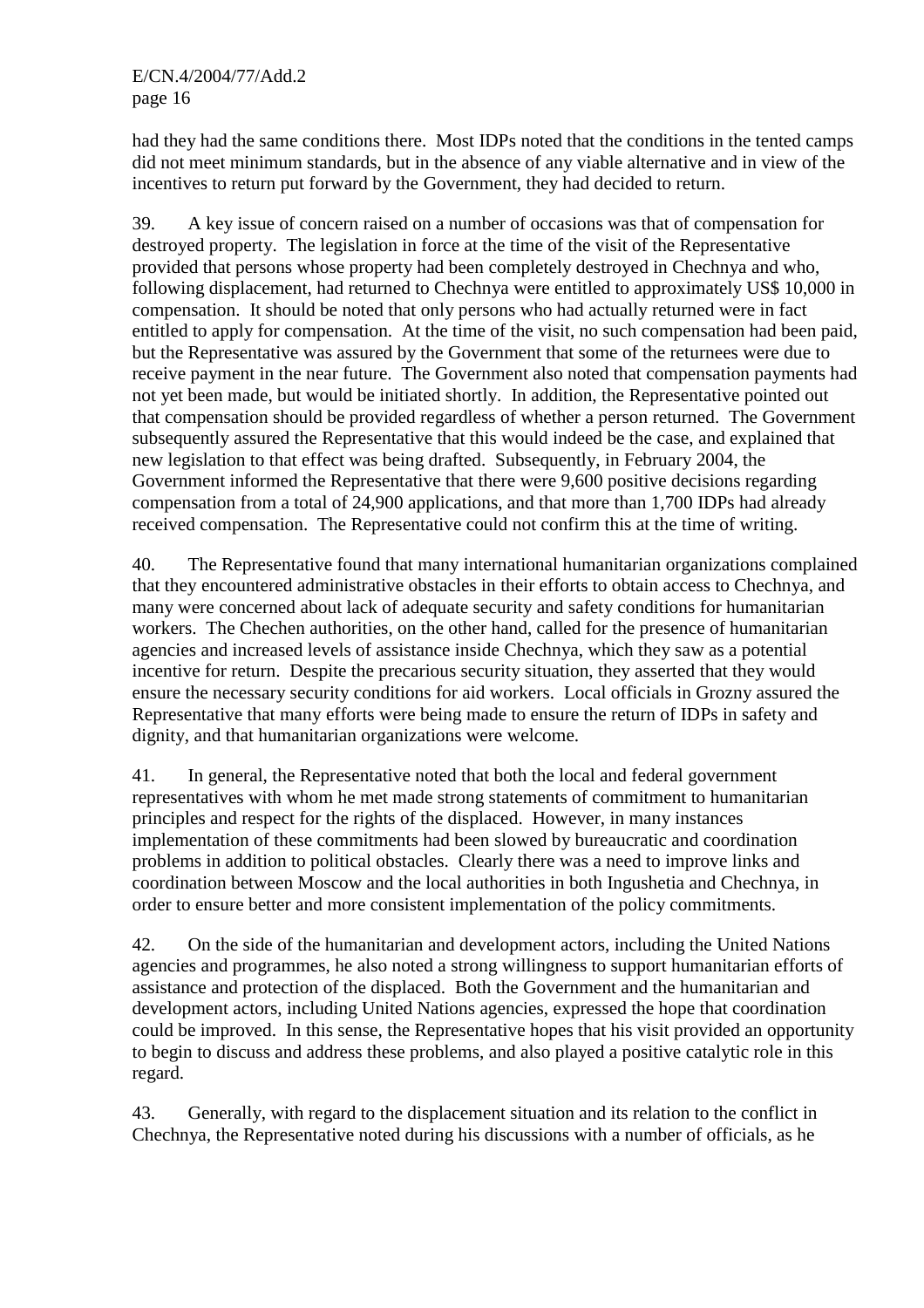usually does on his missions, that a crisis also presents an opportunity to address the root causes of the conflicts that generate displacement, which often lie in deeply rooted grievances and perceptions. He noted that often the challenge is to identify the elements and causes which are the key factors leading to military hostilities, in order to reach a more comprehensive and sustainable resolution to the conflict, and thus remove the causes of displacement. The goal must be to create a framework within which all citizens can feel a sense of belonging on more or less equal footing without exclusion, marginalization or discrimination based on various identity factors.

#### **III. DEVELOPMENTS AND FOLLOW-UP SINCE THE SEPTEMBER 2003 VISIT**

44. At the end of his visit the Representative gave a press conference at the United Nations Information Centre in Moscow on 12 September 2003, and a press release was subsequently issued on 15 September 2003. In the press release, the Representative expressed his appreciation to the Government for the positive talks and its strong statements of commitment to voluntary return as well as the Government's expressed appreciation for the Guiding Principles. He urged the Government and the international community to enhance efforts of coordination and cooperation to support IDPs in need, and recommended a number of steps to be taken (see recommendations in section IV below).

45. Following the visit, the Representative and other actors within the United Nations system have continued to follow the situation, and to follow up on his recommendations. The Representative, through his staff, has remained in close contact with the United Nations Country Team as well as relevant organizations outside the Russian Federation. In this regard, he notes that the Government has begun to act on one of the recommendations put forward in the press release (see section IV), namely that a consultative meeting be convened to address issues of internal displacement. Indeed, the Government had been in contact with the United Nations Country Team about organizing such a meeting, initially at the working level. The meeting eventually took place on 9 February 2004. The Representative welcomes this development, and looks forward to a continued process of consultations.

46. On 17 September in New York, the Representative had the opportunity to brief the Working Group of the Inter-Agency Standing Committee (IASC), a body comprising most of the international humanitarian, human rights and development agencies, about his visit. The IASC Working Group members expressed support for the implementation of the recommendations made by the Representative, and agreed that steps should be taken in support of a strong focus on protection, including improving access and reinforcing the importance of voluntary return.

47. In September 2003, the authorities decided to close one of the tented camps in Ingushetia that the Representative had visited. Initially, the Representative was concerned that the IDPs might be in a position where the only option available would be to return to Chechnya, as no alternative shelters had been identified. The Representative remained in close contact with the United Nations Country Team, which raised the issue with the Government, as did UNHCR publicly in a press release. Eventually, those IDPs who did not wish to return were moved to one of the remaining camps in slightly better conditions. While, as noted, the Representative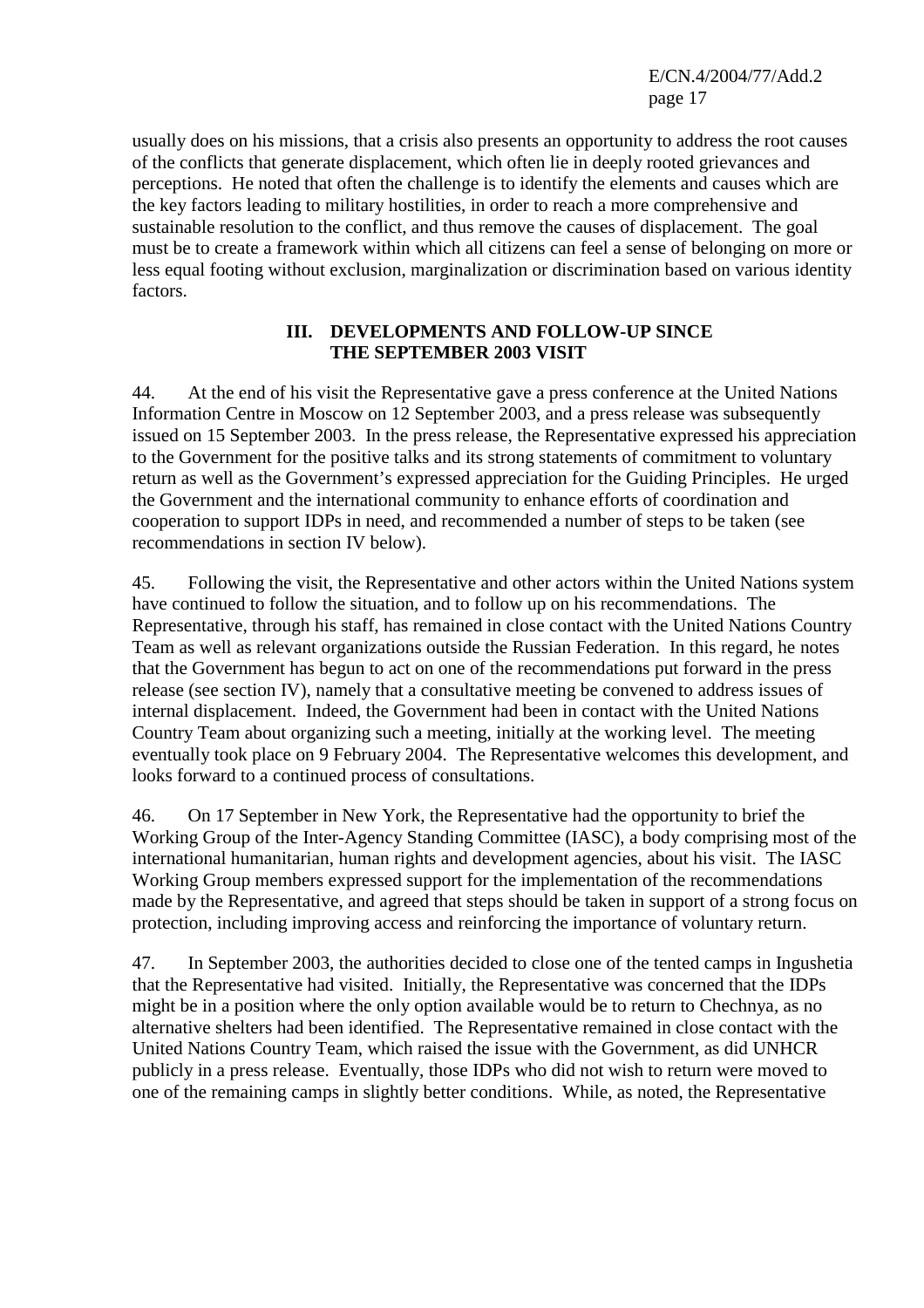welcomed the strong policy statements by the Government of its commitment to respecting the choice of IDPs whether to return, in the light of these and also more recent similar developments about the closure of certain camps, more effort should be made to provide viable alternative shelters in Ingushetia for the IDPs who do not wish to return at this time.

48. In November and December 2003, the Russian Federation appeared before two of the United Nations human rights treaty bodies charged with supervising the implementation of human rights treaties, and specific attention was given to issues of concern to IDPs. In its concluding observations of 6 November 2003 (CCPR/CO/79/RUS), the Human Rights Committee, which monitors the implementation of the International Covenant on Civil and Political Rights, noted, inter alia, that:

"The Committee remains deeply concerned about continuing substantiated reports of human rights violations in the Chechen Republic, including extrajudicial killings, disappearances and torture, including rape. The Committee notes that some 54 police and military personnel have been prosecuted for crimes committed against civilians in Chechnya, but remains concerned that the charges and sentences handed down do not appear to correspond with the gravity of the acts as human rights violations. The Committee is also concerned that investigations into a number of large-scale abuses and killings of civilians in 1999 and 2000, in the locations of Alkhan Yurt, Novye Aldy and Staropromyslovskii district of Grozny, have still not been brought to a conclusion. The Committee acknowledges that abuse of and violations against civilians also involve non-State actors, but reiterates that this does not relieve the State party of its obligations under the Covenant. In this regard, the Committee is concerned about the provision in the Federal Law 'On Combating Terrorism' which exempts law enforcement and military personnel from liability for harm caused during counter-terrorist operations."

The Committee recommended that:

"The State party should ensure that operations in Chechnya are carried out in compliance with its international human rights obligations. The State party should ensure that abuse and violations are not committed with impunity de jure or de facto, including violations committed by military and law enforcement personnel during counter-terrorist operations. All cases of extrajudicial executions, enforced disappearances and torture, including rape, should be investigated, their perpetrators prosecuted and victims or their families compensated (articles 2, 6, 7 and 9)" (para. 13).

Specifically as regards IDPs:

"The Committee notes the statement by the **[**Russian**]** delegation that all persons who have returned to Chechnya have done so voluntarily. However, it also observes that there are reports of undue pressure on displaced persons living in camps in Ingushetia to make them return to Chechnya. The State party should ensure that internally displaced persons in Ingushetia are not coerced into returning to Chechnya, including by ensuring the provision of alternative shelter in case of closure of camps (article 12)" (para. 16).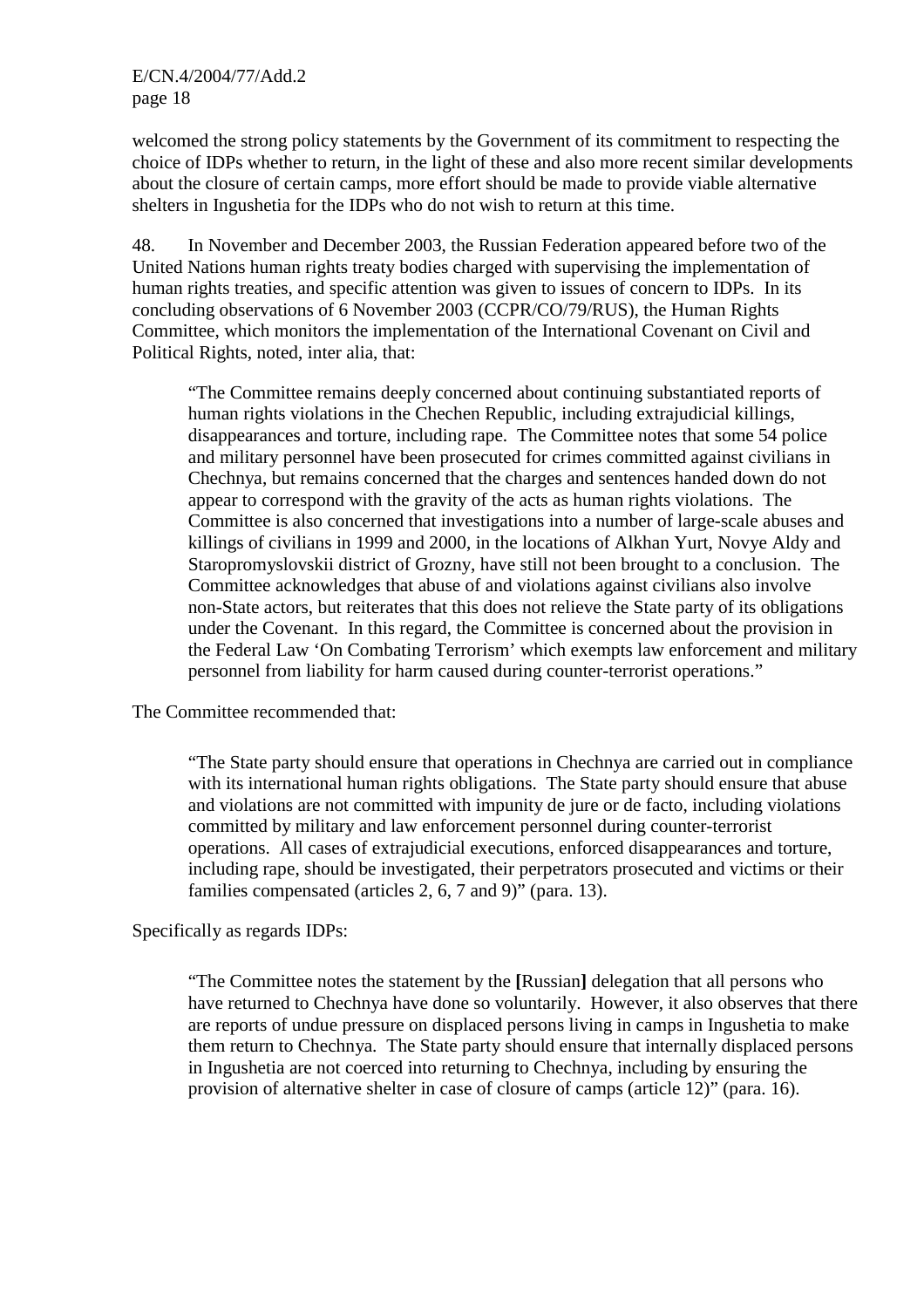The Government also handed over to the Committee a report of the Special Representative of the President of the Russian Federation for ensuring Human and Civil Rights and Freedoms in the Chechen Republic.

49. The concluding observations of the Committee on Economic, Social and Cultural Rights of 12 December 2003 (E/C.12/1/Add.94) states: "The Committee is concerned about the precarious situation of more than 100,000 internally displaced persons from Chechnya living in Ingushetia. The Committee emphasizes in this respect its view that the closing down of tent camps without provision of alternative lodging would be in contravention of the Covenant" (para. 30).

50. In January 2004 the President of the Republic of Ingushetia, Murat Zyazikov, undertook a visit to Geneva to discuss the humanitarian situation in Ingushetia with a number of humanitarian and human rights counterparts, including UNHCR and the Office of the High Commissioner for Human Rights. Following the visit, the President publicly reaffirmed the commitment of the Government to voluntary return and also noted that there was no specific deadline for the closure of the tented camps.

51. In November 2003, the humanitarian community launched the global Consolidated Appeals for 2004, which included an appeal for Chechnya and the neighbouring republics, requesting a total of US\$ 61,923,703. To meet the needs of the civilian population, including IDPs, the aid community developed three strategic goals that highlight the dual objectives of providing relief and recovery assistance to alleviate suffering, while building the capacity of local civil society and government structures. The three goals are: (a) to enhance the protection of, and respect for, legal and social human rights of the civilian population as long as insecurity in Chechnya determines the need; (b) to help civil society groups and local NGOs gain the confidence, skills and capacities to contribute to the development of society; and (c) to support governmental structures, especially in the legal, health, education, and other social spheres, to function effectively.

52. In a positive development at the regional level, the Representative is pleased to note that the Ministerial Council of the Organization for Security and Cooperation in Europe, of which the Russian Federation is a member, specifically recognized the importance of the Guiding Principles on Internal Displacement during its meeting in Maastricht in December 2003. Decision No. 4/03 of 2 December 2003 entitled "Tolerance and non-discrimination", noted that the Council "[t]akes into account the UN Guiding Principles on Internal Displacement as a useful framework for the work of the OSCE and the endeavours of participating States in dealing with internal displacement" (para. 13).

53. In January 2004, the Under-Secretary-General for Humanitarian Affairs, Emergency Relief Coordinator and Head of OCHA, Jan Egeland, also undertook a mission to the Russian Federation, including the Republic of Ingushetia and the Chechen Republic, which included a focus on IDPs. He reinforced the message of respecting the right of IDPs to return voluntarily and in dignity.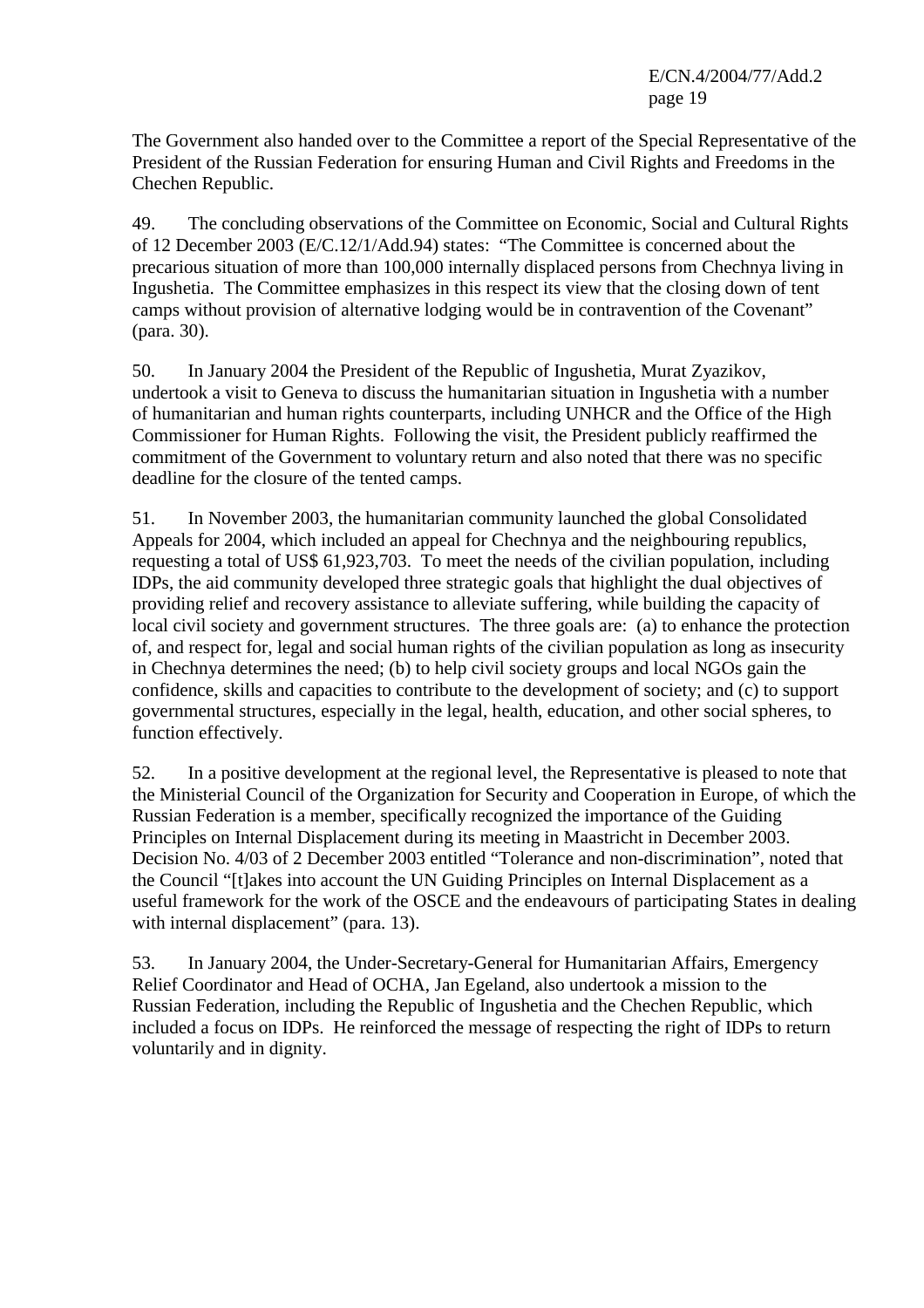54. The Representative continues to remain in regular contact with the United Nations Country Team, the IASC and partners in the Russian Federation. He will continue to follow developments and stands ready to provide any support required within the framework of his mandate. He intends to provide updates in his future reports about developments in the situation.

# **IV. CONCLUSIONS AND RECOMMENDATIONS**

55. **In conclusion, the Representative would like to again emphasize the consistently positive policy statements made by the Government affirming respect for the rights of IDPs, including their voluntary return in safety and dignity, and the Government's commitment to international human rights and humanitarian law, as well as its statement of appreciation of the Guiding Principles on Internal Displacement. He remains concerned, however, at the number of reports suggesting that the security situation in Chechnya is still volatile, and not conducive to sustainable return. His own visit to the capital of Chechnya could neither confirm nor counter these claims owing to its limited scope and lack of sufficient information. However, the military presence he witnessed in the Republic suggests that the situation has not returned to normal and might not be conducive to return. In this light, he emphasizes the critical importance of allowing IDPs a completely free choice whether to return, and also the need for viable alternative shelter for IDPs outside Chechnya who do not wish to return for the time being. The apprehension expressed by some of the returnees in Grozny suggests that enhanced protection efforts are needed.** 

56. **As a general recommendation, the Representative urges all actors, and in particular the Government, to give due consideration to the programme of action that emerged from the International Conference on Internal Displacement in the Russian Federation, which took place in Moscow in April 2002 and was organized by the Institute of State and Law of the Russian Academy of Sciences, Partnership on Migration, and the Brookings/SAIS Project on Internal Displacement (see E/CN.4/2003/86/Add.5), including recommendations for the Government to provide measures aimed at improving relations between ethnic and national groups in areas of integration and that its human rights bodies provide a strong oversight role, in particular with regard to addressing violations of the human rights of internally displaced persons, and that the Government guarantee that international humanitarian principles providing for the protection and safety of humanitarian workers will be respected and upheld.** 

57. **The Representative also wishes to reiterate his seven main recommendations which he put forward at the end of his visit:** 

 **(a) First, the federal and local governments should clearly and publicly reaffirm their commitment to the right of IDPs in Ingushetia to voluntary return in safety and dignity and make their commitment to this principle known to the IDPs themselves. A clearly stated position, which is also implemented on the ground, will help not only to ensure that IDPs feel confident that they are entitled to a choice, but also facilitate cooperation between the Government and its national and international partners;**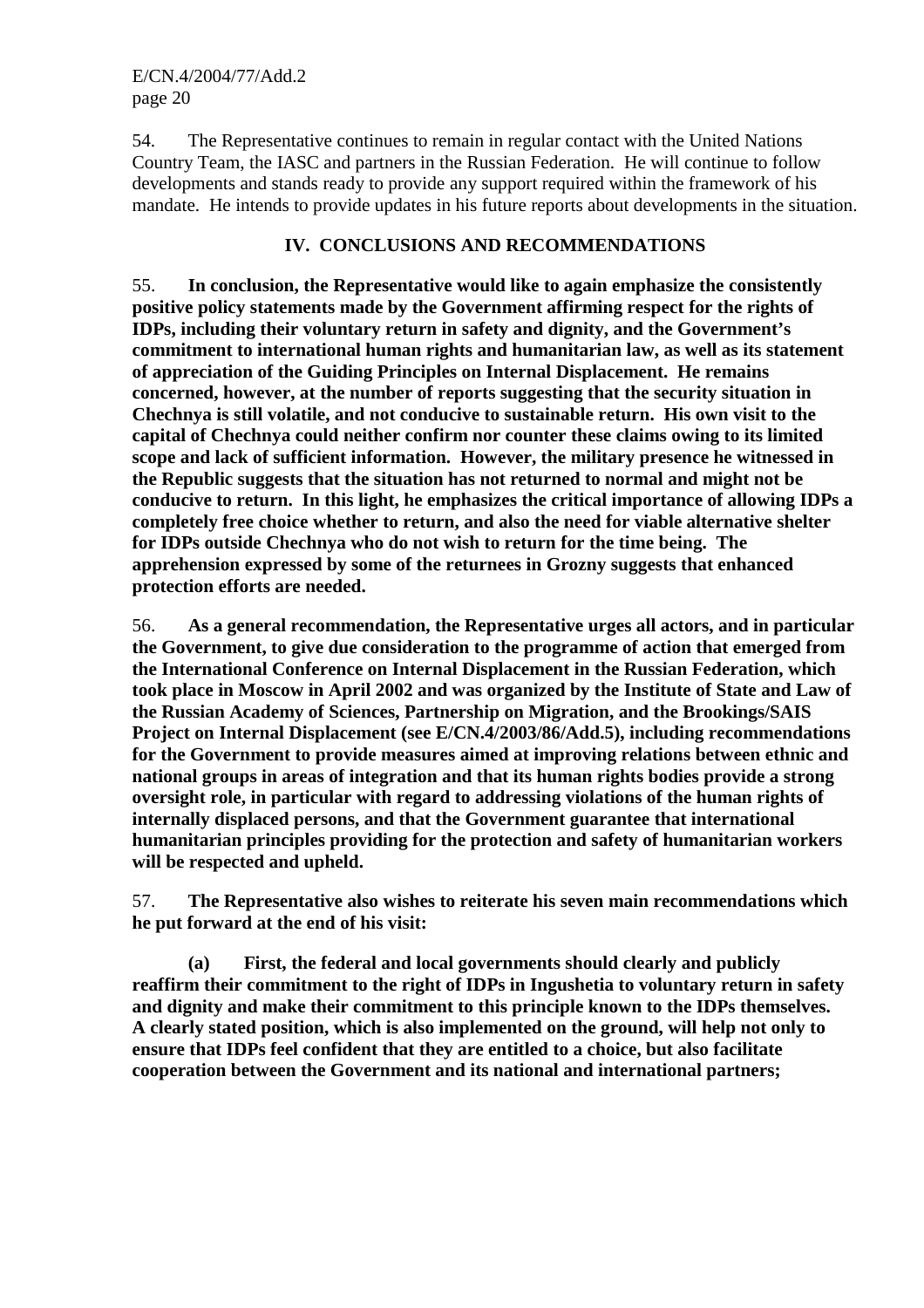**(b) Second, the Federal and local Governments should provide IDPs with complete, accurate and reliable information about the situation in Chechnya in order for them to be able to make an informed choice. This should include information on conditions of safety, the standards of housing, and the timeline for the receipt of the promised compensation. In addition, other actors, such as NGOs, should be given the opportunity also to provide information to IDPs, provided it meets the same criteria of clarity, objectivity and accuracy. The Government should further ensure that IDPs are informed about, and actually given various options of, returning, waiting in areas of displacement in dignified circumstances until conditions in Chechnya become convincingly improved, integrating locally, or seeking alternative settlement elsewhere in the country;** 

 **(c) Third, the Government should ensure that the returnees are housed in conditions of greater safety and security, in particular by providing adequate physical and legal protection in TACs as well as facilitate access to courts in cases where their human rights are violated;** 

 **(d) Fourth, the Government of the Russian Federation and the Governments of Ingushetia and Chechnya, with the support of humanitarian actors if required, should provide adequate resources to assist IDPs in accessing better temporary shelter in areas of displacement outside of Chechnya and in reconstructing destroyed or damaged properties inside Chechnya where security conditions permit;** 

 **(e) Fifth, the Government should ensure that all persons whose property was damaged or destroyed have equal and fair access to compensation regardless of whether they choose to return, and that this compensation is provided without further delay;** 

**Sixth, the Government of Ingushetia, with adequate assistance from other actors, should provide humanitarian assistance to the Ingush IDPs from North Ossetia whose conditions are no less compelling than those of Chechen IDPs, and concerted efforts should be made to identify durable solutions for all. The problems relating to the property in North Ossetia of IDPs should also be fairly and adequately addressed;** 

 **(g) Seventh, towards achieving the objective of a comprehensive response, the Representative recommends that a consultation involving United Nations agencies, intergovernmental and non-governmental organizations, the donor community and, of course, the relevant authorities be organized to seek to identify strategies to help alleviate the plight of IDPs in the Russian Federation and to enhance the coordination among different actors. He welcomes the steps already taken by the Government to move ahead in this regard, and encourages the convening of this meeting as well as sustained consultations.** 

58. **In addition, the Representative urges the Government to take into consideration the concerns expressed by the Human Rights Committee and the Committee on Economic, Social and Cultural Rights, and to ensure that the human rights of the displaced, as well as those of the returnees, are respected and that perpetrators of human rights violations are held accountable and brought to justice.**